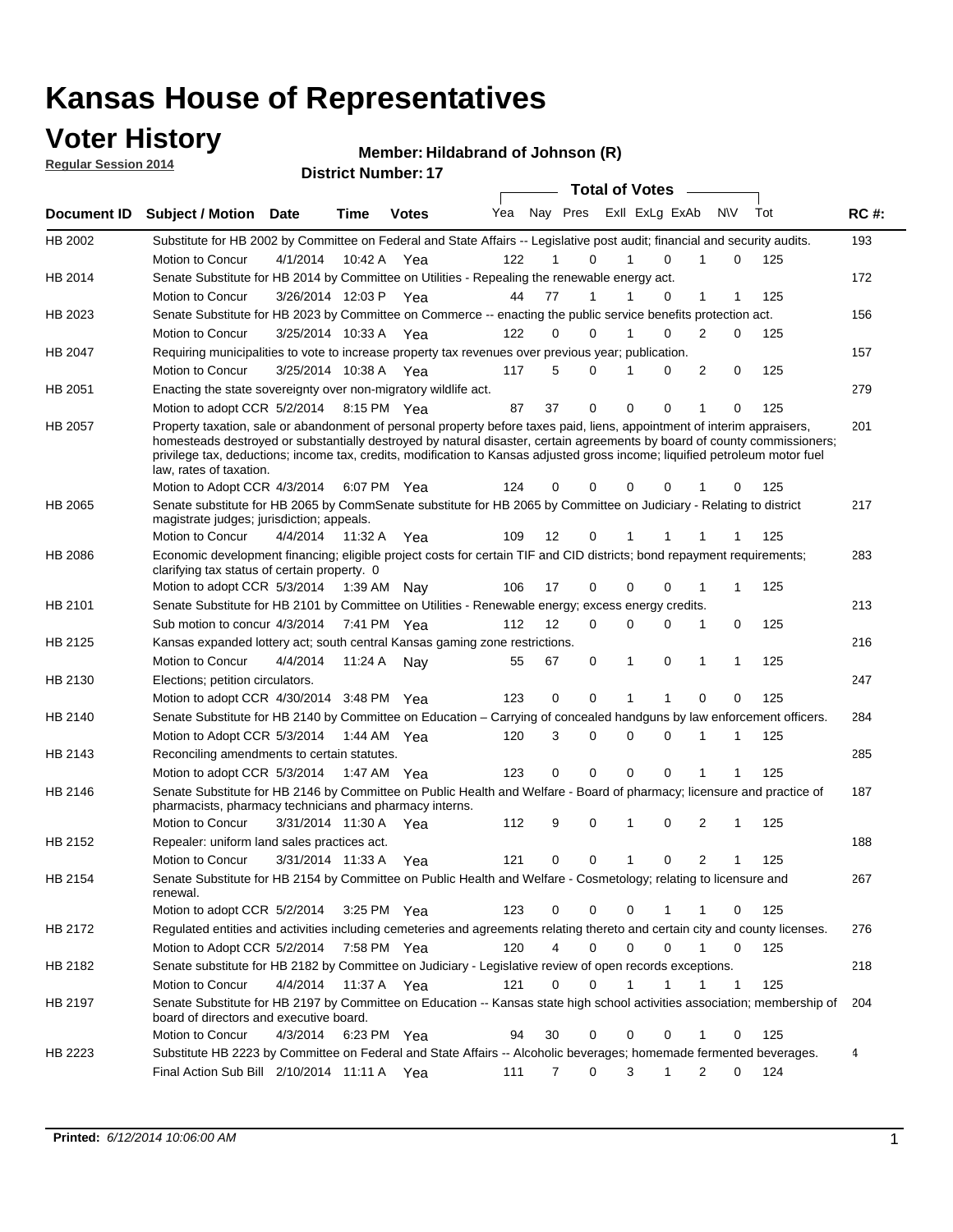## **Voter History**

| <b>VULGE LIBLUTY</b><br><b>Regular Session 2014</b> |                                                                                                                                                                                                                                                                        |          | <b>District Number: 17</b> |              | Member: Hildabrand of Johnson (R) |     |          |                  |          |           |     |             |
|-----------------------------------------------------|------------------------------------------------------------------------------------------------------------------------------------------------------------------------------------------------------------------------------------------------------------------------|----------|----------------------------|--------------|-----------------------------------|-----|----------|------------------|----------|-----------|-----|-------------|
|                                                     |                                                                                                                                                                                                                                                                        |          |                            |              |                                   |     |          | Total of Votes — |          |           |     |             |
| Document ID                                         | <b>Subject / Motion Date</b>                                                                                                                                                                                                                                           |          | Time                       | <b>Votes</b> | Yea                               | Nav | Pres     | Exll ExLg ExAb   |          | <b>NV</b> | Tot | <b>RC#:</b> |
| HB 2223                                             | Substitute for HB 2223 by Committee on Federal and State Affairs—Alcoholic beverages; homemade fermented beverages;<br>microbrewery gallonage expanded; liquor license length of citizenship.<br>Motion to Concur                                                      | 4/3/2014 | 6:27 PM Yea                |              | 115                               | 9   | $\Omega$ | $\Omega$         | $\Omega$ | $\Omega$  | 125 | 205         |
| HB 2231                                             | Senate Substitute for Substitute for HB 2231 by Committee on Ways and Means - Appropriations for FY 2014, FY 2015, FY<br>2016, FY 2017 and FY 2018 for various state agencies; capital improvement projects; claims against the state.<br>Motion to adopt CCR 5/2/2014 |          | 9:48 PM Yea                |              | 70                                | 54  | 0        | $\Omega$         | $\Omega$ |           | 125 | 282         |
| HB 2246                                             | Substitute for HB 2246 by Committee on Commerce, Labor and Economic Development - Peer review for certain licensed<br>technical professions.                                                                                                                           |          |                            |              |                                   |     |          |                  |          |           |     | 38          |

|                | Motion to adopt CCR 5/2/2014 9:48 PM                                                                                                                                                                                                                                                                                                                                                                                                                                                                                                                                                                                                                                                                                                                                                                                                                                |                       |             | Yea       | 70  | 54             | $\Omega$ | 0            | $\Omega$    |                | 0           | 125 |     |
|----------------|---------------------------------------------------------------------------------------------------------------------------------------------------------------------------------------------------------------------------------------------------------------------------------------------------------------------------------------------------------------------------------------------------------------------------------------------------------------------------------------------------------------------------------------------------------------------------------------------------------------------------------------------------------------------------------------------------------------------------------------------------------------------------------------------------------------------------------------------------------------------|-----------------------|-------------|-----------|-----|----------------|----------|--------------|-------------|----------------|-------------|-----|-----|
| HB 2246        | Substitute for HB 2246 by Committee on Commerce, Labor and Economic Development - Peer review for certain licensed<br>technical professions.                                                                                                                                                                                                                                                                                                                                                                                                                                                                                                                                                                                                                                                                                                                        |                       |             |           |     |                |          |              |             |                |             |     | 38  |
|                | EFA Sub Bill                                                                                                                                                                                                                                                                                                                                                                                                                                                                                                                                                                                                                                                                                                                                                                                                                                                        | 2/21/2014 1:34 PM Yea |             |           | 120 | 0              | 0        | 1            | $\Omega$    | 2              |             | 124 |     |
| HB 2246        | Substitute for HB 2246 by Committee on Commerce, Labor and Economic Development - Peer review for certain licensed<br>technical professions.                                                                                                                                                                                                                                                                                                                                                                                                                                                                                                                                                                                                                                                                                                                        |                       |             |           |     |                |          |              |             |                |             |     | 260 |
|                | Motion to Concur                                                                                                                                                                                                                                                                                                                                                                                                                                                                                                                                                                                                                                                                                                                                                                                                                                                    | 5/2/2014              | 11:40 A     | Yea       | 124 | $\Omega$       | $\Omega$ | $\mathbf{0}$ |             | 0              | 0           | 125 |     |
| HB 2272        | Kansas expanded lottery act; southeast Kansas gaming zone; privilege fee and investment threshold amount reduced.                                                                                                                                                                                                                                                                                                                                                                                                                                                                                                                                                                                                                                                                                                                                                   |                       |             |           |     |                |          |              |             |                |             |     | 200 |
|                | <b>Motion to Concur</b>                                                                                                                                                                                                                                                                                                                                                                                                                                                                                                                                                                                                                                                                                                                                                                                                                                             | 4/2/2014              | 4:18 PM Yea |           | 84  | 36             | 0        | 0            | $\Omega$    | 1              | 4           | 125 |     |
| HB 2296        | Campaign finance; permitted uses of campaign funds; increased exemption amount for certain candidates; contributor<br>information; lobbyist filings.                                                                                                                                                                                                                                                                                                                                                                                                                                                                                                                                                                                                                                                                                                                |                       |             |           |     |                |          |              |             |                |             |     | 248 |
|                | Motion to adopt CCR 4/30/2014 3:53 PM Yea                                                                                                                                                                                                                                                                                                                                                                                                                                                                                                                                                                                                                                                                                                                                                                                                                           |                       |             |           | 119 | 4              | 0        |              |             | 0              | 0           | 125 |     |
| HB 2296        | Campaign finance; permitted uses of campaign funds; increased exemption amount for certain candidates; contributor<br>information; lobbyist filings.                                                                                                                                                                                                                                                                                                                                                                                                                                                                                                                                                                                                                                                                                                                |                       |             |           |     |                |          |              |             |                |             |     | 287 |
|                | Motion to Override<br>Veto                                                                                                                                                                                                                                                                                                                                                                                                                                                                                                                                                                                                                                                                                                                                                                                                                                          | 5/30/2014 10:24 A     |             | <b>NV</b> | 96  | 5              | $\Omega$ | $\mathbf{0}$ | $\Omega$    |                | 24          | 125 |     |
| <b>HB 2298</b> | Senate Sub for HB 2298 by Committee on Judiciary - Uniform controlled substances act. Senate Sub for HB 2298 by<br>Committee on Judiciary - Uniform controlled substances act.                                                                                                                                                                                                                                                                                                                                                                                                                                                                                                                                                                                                                                                                                      |                       |             |           |     |                |          |              |             |                |             |     | 209 |
|                | <b>Motion to Concur</b>                                                                                                                                                                                                                                                                                                                                                                                                                                                                                                                                                                                                                                                                                                                                                                                                                                             | 4/3/2014              | 6:40 PM Yea |           | 123 |                | $\Omega$ | 0            | $\Omega$    | 1              | 0           | 125 |     |
| HB 2303        | Relating to driver's license fees; driving under the influence equipment fund.                                                                                                                                                                                                                                                                                                                                                                                                                                                                                                                                                                                                                                                                                                                                                                                      |                       |             |           |     |                |          |              |             |                |             |     | 1   |
|                | Motion to adopt CCR 1/22/2014 11:45 A Yea                                                                                                                                                                                                                                                                                                                                                                                                                                                                                                                                                                                                                                                                                                                                                                                                                           |                       |             |           | 109 | 11             | 0        | 1            | $\mathbf 0$ | 4              | $\mathbf 0$ | 125 |     |
| HB 2312        | Local governments; investment of idle funds; changes.                                                                                                                                                                                                                                                                                                                                                                                                                                                                                                                                                                                                                                                                                                                                                                                                               |                       |             |           |     |                |          |              |             |                |             |     | 253 |
|                | Motion to Concur                                                                                                                                                                                                                                                                                                                                                                                                                                                                                                                                                                                                                                                                                                                                                                                                                                                    | 5/1/2014              | 4:31 PM Yea |           | 123 | $\overline{2}$ | 0        | 0            | $\Omega$    | 0              | 0           | 125 |     |
| HB 2338        | Substitute for HB 2338 by Committee on Ways and Means - Judicial branch; supplemental appropriation for fiscal year 2015,<br>judiciary operations; increasing various docket fees and creating new docket fees; annually, allowing the allocation of a budget<br>for each judicial district court operations, chief judge would have the authority to expend funds as necessary to carry out the<br>functions of such district if such chief judge elected to do so, including establishing what court personnel are necessary and<br>their compensation; district court judges in judicial district elect chief judge and court of appeals judges elect chief judge of the<br>court of appeals; district judge and district magistrate judge vacancies; statutory authority for longevity bonus for judicial<br>branch employees repealed; nonseverability clause. |                       |             |           |     |                |          |              |             |                |             |     | 229 |
|                | Motion to Adopt CCR 4/4/2014                                                                                                                                                                                                                                                                                                                                                                                                                                                                                                                                                                                                                                                                                                                                                                                                                                        |                       | 7:17 PM Yea |           | 66  | 57             | 0        | 0            | $\Omega$    | 2              | 0           | 125 |     |
| HB 2378        | Senate Substitute for HB 2378 by Committee on Assessment and Taxation - Providing sales tax exemption for sales of certain 189<br>machinery and equipment used for surface mining activities.                                                                                                                                                                                                                                                                                                                                                                                                                                                                                                                                                                                                                                                                       |                       |             |           |     |                |          |              |             |                |             |     |     |
|                | Motion to Concur                                                                                                                                                                                                                                                                                                                                                                                                                                                                                                                                                                                                                                                                                                                                                                                                                                                    | 3/31/2014 11:35 A Yea |             |           | 117 | 4              | 0        | 1            | $\mathbf 0$ | 2              | 1           | 125 |     |
| HB 2389        | Senate Substitute for HB 2389 by Committee on Judiciary - Crimes and criminal procedure; mistreatment of a dependent adult 277<br>or an elder person; RICO; warrants; discharge of certain persons; appeals.                                                                                                                                                                                                                                                                                                                                                                                                                                                                                                                                                                                                                                                        |                       |             |           |     |                |          |              |             |                |             |     |     |
|                | Motion to Adopt CCR 5/2/2014 8:05 PM Yea                                                                                                                                                                                                                                                                                                                                                                                                                                                                                                                                                                                                                                                                                                                                                                                                                            |                       |             |           | 123 | 1              | 0        | 0            | $\Omega$    | 1              | 0           | 125 |     |
| HB 2398        | Relating to the Kansas revised limited liability company act.                                                                                                                                                                                                                                                                                                                                                                                                                                                                                                                                                                                                                                                                                                                                                                                                       |                       |             |           |     |                |          |              |             |                |             |     | 28  |
|                | <b>Final Action</b><br>Amended                                                                                                                                                                                                                                                                                                                                                                                                                                                                                                                                                                                                                                                                                                                                                                                                                                      | 2/21/2014 11:13 A     |             | Yea       | 120 | 1              | 0        | 1            | $\mathbf 0$ | $\overline{2}$ | $\mathbf 0$ | 124 |     |
| HB 2402        | National day of the cowboy.                                                                                                                                                                                                                                                                                                                                                                                                                                                                                                                                                                                                                                                                                                                                                                                                                                         |                       |             |           |     |                |          |              |             |                |             |     | 163 |
|                | <b>Final Action</b>                                                                                                                                                                                                                                                                                                                                                                                                                                                                                                                                                                                                                                                                                                                                                                                                                                                 | 3/26/2014 10:55 A     |             | Nav       | 116 | 7              | 0        | 1            | 0           | 1              | 0           | 125 |     |
| HB 2417        | Expansion of rural opportunity zones.                                                                                                                                                                                                                                                                                                                                                                                                                                                                                                                                                                                                                                                                                                                                                                                                                               |                       |             |           |     |                |          |              |             |                |             |     | 61  |
|                | <b>Final Action</b><br>Amended                                                                                                                                                                                                                                                                                                                                                                                                                                                                                                                                                                                                                                                                                                                                                                                                                                      | 2/27/2014 10:16 A     |             | Nav       | 104 | 19             | 0        | 0            | $\mathbf 0$ | 1              | $\mathbf 0$ | 124 |     |
| HB 2418        | Adult care home licensure act; removal of outdated rule and regulation reference.                                                                                                                                                                                                                                                                                                                                                                                                                                                                                                                                                                                                                                                                                                                                                                                   |                       |             |           |     |                |          |              |             |                |             |     | 6   |
|                | <b>Final Action</b>                                                                                                                                                                                                                                                                                                                                                                                                                                                                                                                                                                                                                                                                                                                                                                                                                                                 | 2/12/2014 11:20 A     |             | Yea       | 121 | 0              | 0        | 1            | 0           | $\overline{2}$ | $\mathbf 0$ | 124 |     |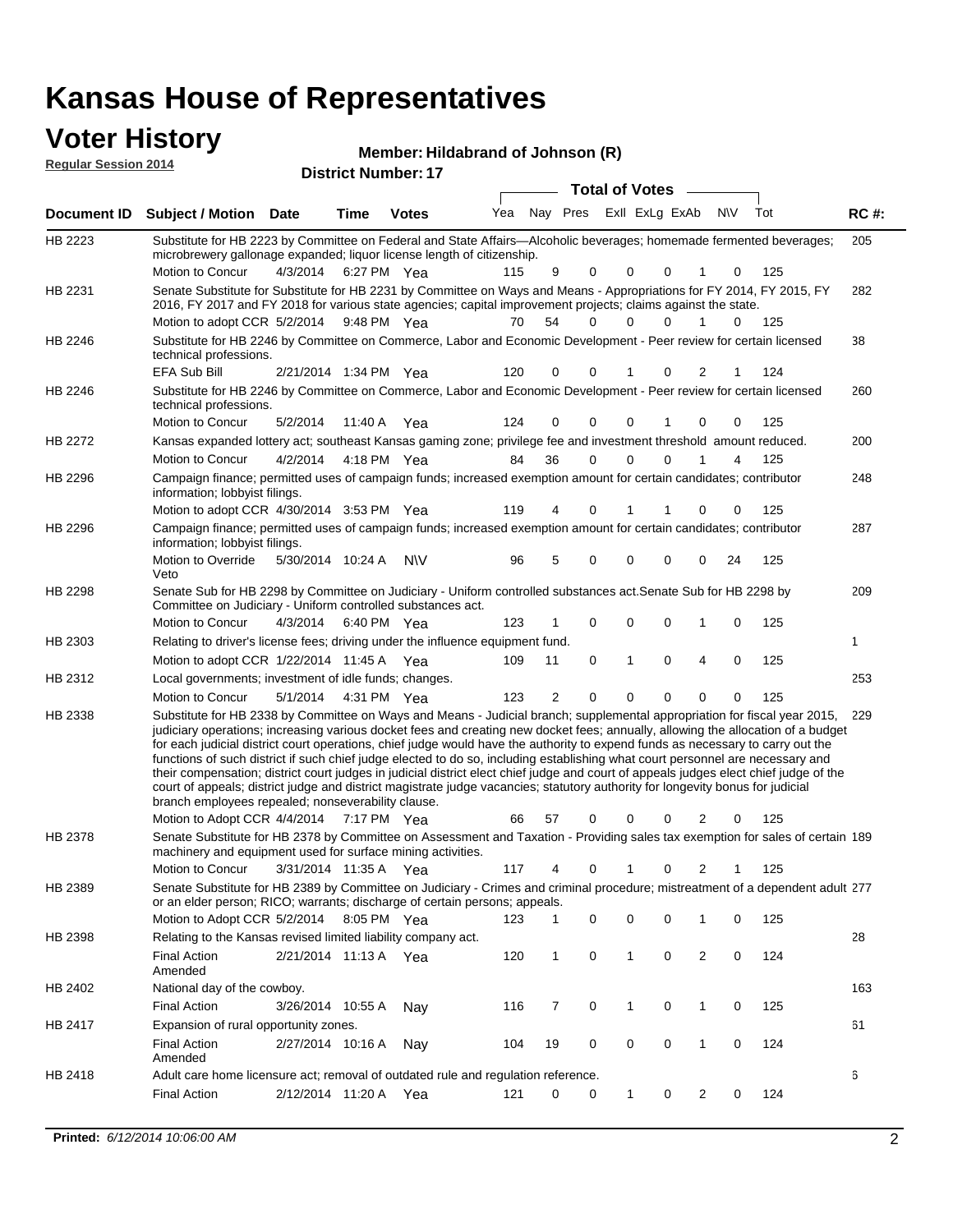## **Voter History**

**Regular Session 2014**

#### **Member: Hildabrand of Johnson (R)**

|                |                                                                                                                                                                                                                                                                                                                                                      |                       |             | <b>DISUILLINUIIIDEL.</b> II |     |             |          | <b>Total of Votes</b> |                |                |              |     |                |
|----------------|------------------------------------------------------------------------------------------------------------------------------------------------------------------------------------------------------------------------------------------------------------------------------------------------------------------------------------------------------|-----------------------|-------------|-----------------------------|-----|-------------|----------|-----------------------|----------------|----------------|--------------|-----|----------------|
| Document ID    | <b>Subject / Motion Date</b>                                                                                                                                                                                                                                                                                                                         |                       | Time        | <b>Votes</b>                | Yea |             | Nay Pres |                       | Exll ExLg ExAb |                | <b>NV</b>    | Tot | <b>RC#:</b>    |
| HB 2418        | Kansas department for aging and disability services; adult care homes                                                                                                                                                                                                                                                                                |                       |             |                             |     |             |          |                       |                |                |              |     | 221            |
|                | Motion to Concur                                                                                                                                                                                                                                                                                                                                     | 4/4/2014              | 11:49 A     | Yea                         | 122 | 0           | 0        | 1                     | 1              | 1              | 0            | 125 |                |
| HB 2419        | City annexation; fire district territory; detachment.                                                                                                                                                                                                                                                                                                |                       |             |                             |     |             |          |                       |                |                |              |     | 120            |
|                | <b>Final Action</b>                                                                                                                                                                                                                                                                                                                                  | 3/17/2014 11:19 A     |             | Yea                         | 122 | 0           | 0        | $\mathbf 0$           | 0              | 2              | $\mathbf{1}$ | 125 |                |
| HB 2419        | City annexation; fire district territory; detachment.                                                                                                                                                                                                                                                                                                |                       |             |                             |     |             |          |                       |                |                |              |     | 196            |
|                | Motion to Concur                                                                                                                                                                                                                                                                                                                                     | 4/2/2014              | 10:32 A     | Yea                         | 122 | 0           | 0        | $\mathbf 0$           | 0              | 2              | $\mathbf{1}$ | 125 |                |
| HB 2420        | School crossing quards.                                                                                                                                                                                                                                                                                                                              |                       |             |                             |     |             |          |                       |                |                |              |     | 5              |
|                | <b>Final Action</b><br>Amended                                                                                                                                                                                                                                                                                                                       | 2/10/2014 11:12 A     |             | Yea                         | 118 | 0           | 0        | 3                     | 1              | 2              | 0            | 124 |                |
| HB 2420        | School crossing guards.                                                                                                                                                                                                                                                                                                                              |                       |             |                             |     |             |          |                       |                |                |              |     | 197            |
|                | Motion to Concur                                                                                                                                                                                                                                                                                                                                     | 4/2/2014              | 10:34 A     | Yea                         | 123 | 0           | 0        | 0                     | 0              | 2              | 0            | 125 |                |
| HB 2422        | Defining watercraft for purposes of taxation.                                                                                                                                                                                                                                                                                                        |                       |             |                             |     |             |          |                       |                |                |              |     | 14             |
|                | <b>Final Action</b><br>Amended                                                                                                                                                                                                                                                                                                                       | 2/14/2014 11:13 A     |             | Yea                         | 118 | 0           | 0        | 2                     | $\mathbf 0$    | 4              | 0            | 124 |                |
| HB 2424        | Robert G. (Bob) Bethell interchange.                                                                                                                                                                                                                                                                                                                 |                       |             |                             |     |             |          |                       |                |                |              |     | 85             |
|                | <b>EFA Sub Bill</b>                                                                                                                                                                                                                                                                                                                                  | 2/27/2014 4:03 PM Yea |             |                             | 119 | 4           | 0        | 0                     | $\mathbf 0$    | 1              | $\Omega$     | 124 |                |
| HB 2424        | Substitute for HB 2424 by Committee on Transportation - Designating the Robert G. (Bob) Bethell interchange; the SGT David 190<br>Enzbrenner memorial highway; t the Pack S Clair highway; the ancient Indian traders trail; the Harper county veterans<br>memorial highway; the Bonnie Huy memorial highway; the Bonnie Sharp memorial interchange. |                       |             |                             |     |             |          |                       |                |                |              |     |                |
|                | Motion to Concur                                                                                                                                                                                                                                                                                                                                     | 3/31/2014 11:37 A Yea |             |                             | 117 | 3           | 0        | 1                     | 0              | 2              | 2            | 125 |                |
| HB 2429        | Making the water conservation program part of and supplemental to the Kansas water appropriation act.                                                                                                                                                                                                                                                |                       |             |                             |     |             |          |                       |                |                |              |     | $\overline{7}$ |
|                | <b>Final Action</b><br>Amended                                                                                                                                                                                                                                                                                                                       | 2/12/2014 11:22 A     |             | Yea                         | 121 | $\mathbf 0$ | 0        | 1                     | $\Omega$       | $\overline{2}$ | 0            | 124 |                |
| HB 2430        | Promoting employment across Kansas act; benefits.                                                                                                                                                                                                                                                                                                    |                       |             |                             |     |             |          |                       |                |                |              |     | 90             |
|                | EFA Sub Bill                                                                                                                                                                                                                                                                                                                                         | 2/27/2014 4:08 PM Yea |             |                             | 110 | 13          | 0        | 0                     | 0              | 1              | $\Omega$     | 124 |                |
| HB 2430        | Substitute for HB 2430 by Committee on Commerce, Labor and Economic Development - Promoting employment across<br>Kansas act; benefits.                                                                                                                                                                                                               |                       |             |                             |     |             |          |                       |                |                |              |     | 278            |
|                | Motion to adopt CCR 5/2/2014                                                                                                                                                                                                                                                                                                                         |                       | 8:09 PM Yea |                             | 114 | 10          | 0        | 0                     | $\mathbf 0$    | 1              | 0            | 125 |                |
| HB 2433        | Relating to the Kansas uniform securities act.                                                                                                                                                                                                                                                                                                       |                       |             |                             |     |             |          |                       |                |                |              |     | 62             |
|                | <b>Final Action</b><br>Amended                                                                                                                                                                                                                                                                                                                       | 2/27/2014 10:17 A Yea |             |                             | 123 | 0           | 0        | $\mathbf 0$           | $\mathbf 0$    | 1              | 0            | 124 |                |
| HB 2433        | Relating to the Kansas uniform securities act.                                                                                                                                                                                                                                                                                                       |                       |             |                             |     |             |          |                       |                |                |              |     | 243            |
|                | Motion to adopt CCR 4/30/2014 3:27 PM Yea                                                                                                                                                                                                                                                                                                            |                       |             |                             | 123 | 0           | 0        | 1                     | 1              | 0              | 0            | 125 |                |
| HB 2436        | Substitute for HB 2436 by Committee on Vision 2020 - Boards of cosmetology and barbering; agreements on inspectors of<br>dual-licensed facilities.                                                                                                                                                                                                   |                       |             |                             |     |             |          |                       |                |                |              |     | 19             |
|                | Final Action Sub Bill 2/19/2014 11:32 A                                                                                                                                                                                                                                                                                                              |                       |             | Yea                         | 122 | 0           | 0        | 0                     | $\Omega$       | 2              | 0            | 124 |                |
| HB 2436        | Substitute for HB 2436 by Committee on Vision 2020 - Boards of cosmetology and barbering; agreements on inspectors of<br>dual-licensed facilities.                                                                                                                                                                                                   |                       |             |                             |     |             |          |                       |                |                |              |     | 206            |
|                | Motion to Concur                                                                                                                                                                                                                                                                                                                                     | 4/3/2014              | 6:30 PM Yea |                             | 117 | 7           | 0        | 0                     | 0              | 1              | 0            | 125 |                |
| <b>HB 2440</b> | Emerging industry investment act; treatment of certain bioscience companies.                                                                                                                                                                                                                                                                         |                       |             |                             |     |             |          |                       |                |                |              |     | 39             |
|                | <b>Emergency Final</b><br>Action                                                                                                                                                                                                                                                                                                                     | 2/21/2014 1:36 PM Yea |             |                             | 116 | 4           | 0        | 1                     | 0              | 2              | $\mathbf{1}$ | 124 |                |
| HB 2442        | Escalating penalties for repeat felony evade and elude cases.                                                                                                                                                                                                                                                                                        |                       |             |                             |     |             |          |                       |                |                |              |     | 107            |
|                | EFA Sub Bill                                                                                                                                                                                                                                                                                                                                         | 2/27/2014 4:32 PM Nay |             |                             | 111 | 12          | 0        | 0                     | 0              | $\mathbf{1}$   | 0            | 124 |                |
| HB 2444        | Spendthrift trusts.                                                                                                                                                                                                                                                                                                                                  |                       |             |                             |     |             |          |                       |                |                |              |     | 36             |
|                | <b>Emergency Final</b><br><b>Action Amend</b>                                                                                                                                                                                                                                                                                                        | 2/21/2014 1:32 PM Yea |             |                             | 120 | 0           | 0        | 1                     | 0              | 2              | $\mathbf{1}$ | 124 |                |
| HB 2444        | Spendthrift trusts.                                                                                                                                                                                                                                                                                                                                  |                       |             |                             |     |             |          |                       |                |                |              |     | 198            |
|                | Motion to Concur                                                                                                                                                                                                                                                                                                                                     | 4/2/2014              | 10:37 A     | Yea                         | 123 | 0           | 0        | 0                     | 0              | 2              | 0            | 125 |                |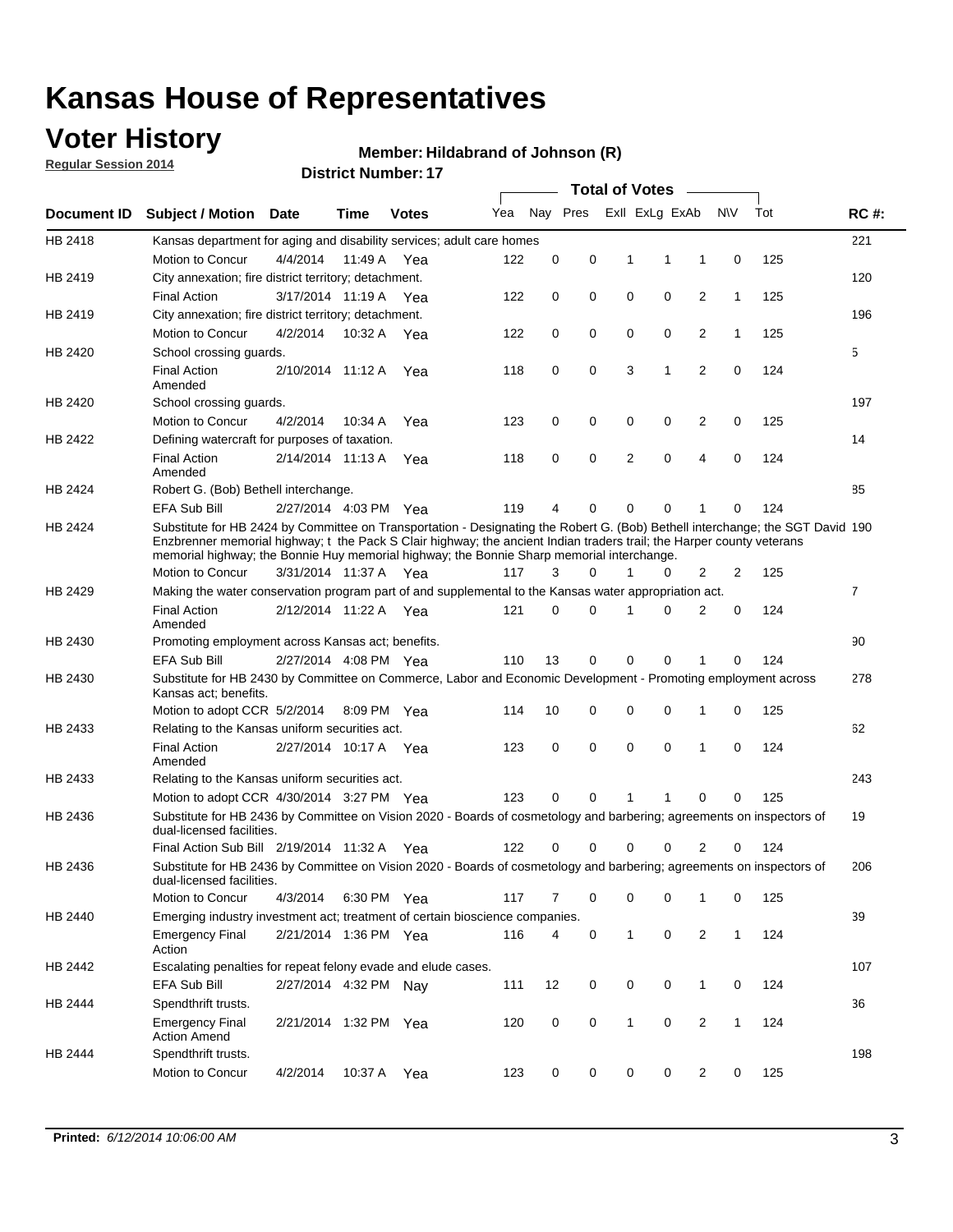#### **Voter History Regular Session 2014**

|  | Member: Hildabrand of Johnson (R) |  |  |
|--|-----------------------------------|--|--|
|--|-----------------------------------|--|--|

|         |                                                                                                                                                                                                                                                                                                                                 |                       |      |              |     |    |             | <b>Total of Votes</b> |             |                |             |     |             |
|---------|---------------------------------------------------------------------------------------------------------------------------------------------------------------------------------------------------------------------------------------------------------------------------------------------------------------------------------|-----------------------|------|--------------|-----|----|-------------|-----------------------|-------------|----------------|-------------|-----|-------------|
|         | Document ID Subject / Motion Date                                                                                                                                                                                                                                                                                               |                       | Time | <b>Votes</b> | Yea |    | Nay Pres    | Exll ExLg ExAb        |             |                | N\V         | Tot | <b>RC#:</b> |
| HB 2445 | Allowing for criminal discovery materials to be provided to defendant or defendant's counsel.                                                                                                                                                                                                                                   |                       |      |              |     |    |             |                       |             |                |             |     | 63          |
|         | <b>Final Action</b><br>Amended                                                                                                                                                                                                                                                                                                  | 2/27/2014 10:19 A Yea |      |              | 123 | 0  | 0           | $\mathbf 0$           | $\mathbf 0$ | 1              | 0           | 124 |             |
| HB 2446 | District courts; court trustee operations fund. judicial process; concerning sentencing dispositions, probation and postrelease<br>supervision; concerning expungement of driving under the influence and criminal refusal convictions; concerning trials,<br>conduct of jury after case is submitted.                          |                       |      |              |     |    |             |                       |             |                |             |     | 8           |
|         | <b>Final Action</b>                                                                                                                                                                                                                                                                                                             | 2/12/2014 11:23 A Yea |      |              | 121 | 0  | 0           |                       | 0           | 2              | 0           | 124 |             |
| HB 2446 | Senate Substitute for HB 2446 by Committee on Judiciary - Courts; allocating moneys from driver's license fees to judicial<br>branch nonjudicial salary adjustment fund; allowing chief justice to authorize expenditures from court trustee operations fund in<br>certain judicial districts; time limits for court decisions. |                       |      |              |     |    |             |                       |             |                |             |     | 239         |
|         | Motion to adopt CCR 4/30/2014 3:01 PM Yea                                                                                                                                                                                                                                                                                       |                       |      |              | 121 | 2  | 0           | 1                     | 1           | 0              | 0           | 125 |             |
| HB 2447 | Real property; trespass and liability.                                                                                                                                                                                                                                                                                          |                       |      |              |     |    |             |                       |             |                |             |     | 29          |
|         | <b>Final Action</b><br>Amended                                                                                                                                                                                                                                                                                                  | 2/21/2014 11:14 A Yea |      |              | 119 | 2  | $\mathbf 0$ | $\mathbf 1$           | $\mathbf 0$ | 2              | 0           | 124 |             |
| HB 2447 | Real property; trespass and liability.                                                                                                                                                                                                                                                                                          |                       |      |              |     |    |             |                       |             |                |             |     | 202         |
|         | Motion to Adopt CCR 4/3/2014                                                                                                                                                                                                                                                                                                    |                       |      | 6:10 PM Yea  | 122 | 2  | $\mathbf 0$ | $\mathbf 0$           | $\mathbf 0$ | 1              | 0           | 125 |             |
| HB 2448 | Interference with judicial process.                                                                                                                                                                                                                                                                                             |                       |      |              |     |    |             |                       |             |                |             |     | 30          |
|         | <b>Final Action</b>                                                                                                                                                                                                                                                                                                             | 2/21/2014 11:16 A Yea |      |              | 121 | 0  | 0           | $\mathbf 1$           | 0           | $\overline{2}$ | 0           | 124 |             |
| HB 2448 | Senate Substitute for HB 2448 by Committee on Judiciary - Updating provisions relating to the Kansas bureau of<br>investigation's DNA database; amending the crime of interference with                                                                                                                                         |                       |      |              |     |    |             |                       |             |                |             |     | 240         |
|         | Motion to adopt CCR 4/30/2014 3:10 PM Yea                                                                                                                                                                                                                                                                                       |                       |      |              | 116 | 7  | 0           | 1                     | 1           | 0              | 0           | 125 |             |
| HB 2451 | Electric utilities; creating the electric highway fee.                                                                                                                                                                                                                                                                          |                       |      |              |     |    |             |                       |             |                |             |     | 96          |
|         | <b>EFA Sub Bill</b>                                                                                                                                                                                                                                                                                                             | 2/27/2014 4:18 PM Nay |      |              | 64  | 59 | 0           | $\mathbf 0$           | 0           | 1              | 0           | 124 |             |
| HB 2451 | Substitute for HB 2451 by Committee on Transportation - Increasing registration fees for electric vehicles.                                                                                                                                                                                                                     |                       |      |              |     |    |             |                       |             |                |             |     | 207         |
|         | Motion to Concur                                                                                                                                                                                                                                                                                                                | 4/3/2014              |      | 6:34 PM Yea  | 94  | 30 | 0           | $\Omega$              | 0           |                | 0           | 125 |             |
| HB 2452 | Substitute for HB 2452 by Committee on Transportation - Distinctive license plates; donate life, disabled veterans, rotary<br>international, Kansas horse council.                                                                                                                                                              |                       |      |              |     |    |             |                       |             |                |             |     | 41          |
|         | <b>EFA Sub Bill</b>                                                                                                                                                                                                                                                                                                             | 2/21/2014 1:39 PM Yea |      |              | 120 | 0  | 0           |                       | 0           | 2              | 1           | 124 |             |
| HB 2452 | Substitute for HB 2452 by Committee on Transportation - Distinctive license plates; donate life, disabled veterans, rotary<br>international, Kansas horse council, motorcycles.                                                                                                                                                 |                       |      |              |     |    |             |                       |             |                |             |     | 208         |
|         | Motion to Concur                                                                                                                                                                                                                                                                                                                | 4/3/2014              |      | 6:37 PM Yea  | 123 | 1  | $\mathbf 0$ | $\mathbf 0$           | 0           | 1              | 0           | 125 |             |
| HB 2453 | Protecting religious freedom regarding marriage.                                                                                                                                                                                                                                                                                |                       |      |              |     |    |             |                       |             |                |             |     | 9           |
|         | <b>Final Action</b><br>Amended                                                                                                                                                                                                                                                                                                  | 2/12/2014 11:28 A Yea |      |              | 72  | 49 | $\mathbf 0$ | $\overline{1}$        | $\Omega$    | 2              | 0           | 124 |             |
| HB 2455 | Property tax exemption for certain utility systems located on military installation.                                                                                                                                                                                                                                            |                       |      |              |     |    |             |                       |             |                |             |     | 108         |
|         | <b>Emergency Final</b><br><b>Action Amend</b>                                                                                                                                                                                                                                                                                   | 3/6/2014              |      | 11:23 A Yea  | 119 | 1  | 0           | $\overline{2}$        | 1           | 2              | 0           | 125 |             |
| HB 2456 | Property taxation; defining commercial and industrial machinery and equipment; motor vehicles, members of military service<br>and active guard and reservists.                                                                                                                                                                  |                       |      |              |     |    |             |                       |             |                |             |     | 49          |
|         | <b>Final Action</b><br>Amended                                                                                                                                                                                                                                                                                                  | 2/26/2014 11:32 A Yea |      |              | 100 | 23 | 0           | 0                     | 0           | 1              | 0           | 124 |             |
| HB 2463 | Creating civil liability for acts of terrorism; forfeiture of property related to violations of certain criminal acts.                                                                                                                                                                                                          |                       |      |              |     |    |             |                       |             |                |             |     | 50          |
|         | <b>Final Action</b><br>Amended                                                                                                                                                                                                                                                                                                  | 2/26/2014 11:33 A Yea |      |              | 123 | 0  | $\mathbf 0$ | $\mathbf 0$           | $\mathbf 0$ | $\mathbf{1}$   | $\mathbf 0$ | 124 |             |
| HB 2463 | Creating civil liability for acts of terrorism; forfeiture of property related to violations of certain criminal acts.                                                                                                                                                                                                          |                       |      |              |     |    |             |                       |             |                |             |     | 194         |
|         | Motion to Concur                                                                                                                                                                                                                                                                                                                | 4/1/2014              |      | 10:46 A Yea  | 123 | 0  | $\mathbf 0$ | 1                     | 0           | 1              | 0           | 125 |             |
| HB 2464 | Allowing banks, trust companies and savings and loans to claim the expensing deduction for privilege tax filers under the<br>Kansas income tax act.                                                                                                                                                                             |                       |      |              |     |    |             |                       |             |                |             |     | 15          |
|         | <b>Final Action</b><br>Amended                                                                                                                                                                                                                                                                                                  | 2/14/2014 11:14 A Yea |      |              | 118 | 0  | 0           | 2                     | 0           | 4              | 0           | 124 |             |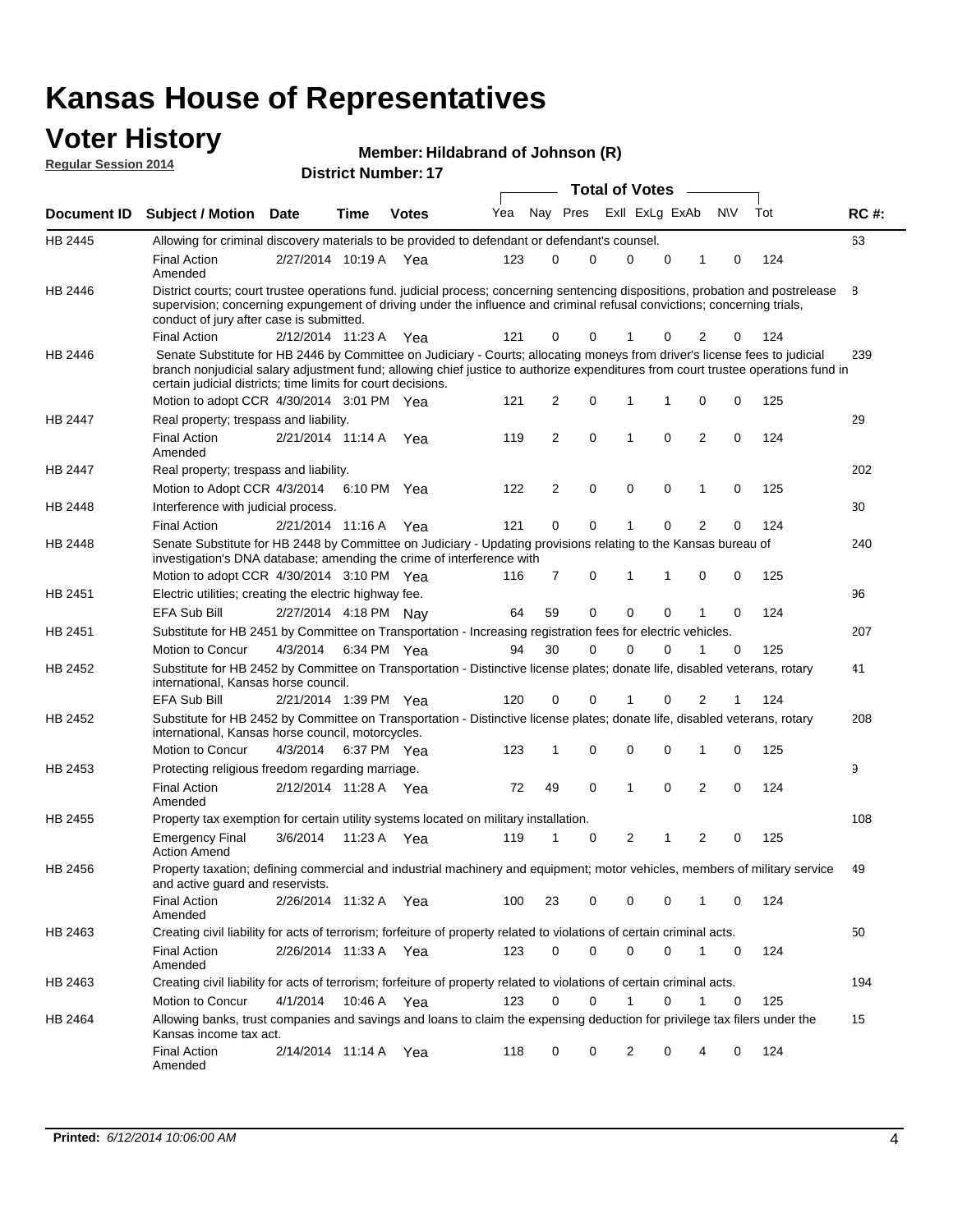## **Voter History**

**Regular Session 2014**

#### **Member: Hildabrand of Johnson (R)**

|                    |                                                                                                                                                                             |                       |         |              |     |                |   | <b>Total of Votes</b> |             |                         |              |     |             |
|--------------------|-----------------------------------------------------------------------------------------------------------------------------------------------------------------------------|-----------------------|---------|--------------|-----|----------------|---|-----------------------|-------------|-------------------------|--------------|-----|-------------|
| <b>Document ID</b> | <b>Subject / Motion</b>                                                                                                                                                     | Date                  | Time    | <b>Votes</b> | Yea | Nay Pres       |   | Exll ExLg ExAb        |             |                         | <b>NV</b>    | Tot | <b>RC#:</b> |
| HB 2466            | Relating to administrative procedure; judicial review.                                                                                                                      |                       |         |              |     |                |   |                       |             |                         |              |     | 37          |
|                    | <b>Emergency Final</b><br><b>Action Amend</b>                                                                                                                               | 2/21/2014 1:33 PM Yea |         |              | 118 | 2              | 0 | 1                     | 0           | 2                       | 1            | 124 |             |
| <b>HB 2470</b>     | Purchasing authority for certain insurance by the state board of regents for state educational institutions.                                                                |                       |         |              |     |                |   |                       |             |                         |              |     | 16          |
|                    | <b>Final Action</b>                                                                                                                                                         | 2/17/2014 11:20 A Yea |         |              | 120 | 0              | 0 | 3                     | 0           | 1                       | 0            | 124 |             |
| HB 2475            | Personal financial literacy program as a requirement for high school graduation.                                                                                            |                       |         |              |     |                |   |                       |             |                         |              |     | 126         |
|                    | <b>Final Action</b><br>Amended                                                                                                                                              | 3/19/2014 11:22 A Nay |         |              | 110 | 12             | 0 | 0                     | 1           | 2                       | 0            | 125 |             |
| HB 2478            | Venue for crimes committed with an electronic device.                                                                                                                       |                       |         |              |     |                |   |                       |             |                         |              |     | 51          |
|                    | <b>Final Action</b>                                                                                                                                                         | 2/26/2014 11:34 A     |         | Yea          | 123 | 0              | 0 | $\mathbf 0$           | 0           | 1                       | 0            | 124 |             |
| HB 2479            | Removing 2015 sunset provision from law requiring ignition interlock device after first test failure or alcohol or drug-related<br>conviction.                              |                       |         |              |     |                |   |                       |             |                         |              |     | 115         |
|                    | <b>Final Action</b><br>Amended                                                                                                                                              | 3/14/2014 11:14 A     |         | Yea          | 117 | 0              | 0 | 2                     | 1           | 4                       | 1            | 125 |             |
| HB 2479            | Removing 2015 sunset provision from law requiring ignition interlock device after first test failure or alcohol or drug-related<br>conviction.                              |                       |         |              |     |                |   |                       |             |                         |              |     | 210         |
|                    | Motion to Concur                                                                                                                                                            | 4/3/2014              |         | 6:47 PM Yea  | 122 | $\overline{2}$ | 0 | 0                     | $\mathbf 0$ | 1                       | 0            | 125 |             |
| HB 2480            | Repealing the review of TeleKansas I.                                                                                                                                       |                       |         |              |     |                |   |                       |             |                         |              |     | 64          |
|                    | <b>Final Action</b><br>Amended                                                                                                                                              | 2/27/2014 10:20 A     |         | Yea          | 123 | 0              | 0 | $\mathbf 0$           | $\mathbf 0$ | 1                       | $\mathbf 0$  | 124 |             |
| HB 2480            | Repealing the review of TeleKansas I.                                                                                                                                       |                       |         |              |     |                |   |                       |             |                         |              |     | 250         |
|                    | Motion to Concur                                                                                                                                                            | 5/1/2014              |         | 1:54 PM Yea  | 123 | 1              | 0 | 0                     | 0           | 0                       | $\mathbf{1}$ | 125 |             |
| HB 2482            | Authority of state corporation commission to intervene in court proceedings.                                                                                                |                       |         |              |     |                |   |                       |             |                         |              |     | 65          |
|                    | <b>Final Action</b><br>Amended                                                                                                                                              | 2/27/2014 10:21 A     |         | Yea          | 121 | 2              | 0 | $\mathbf 0$           | $\mathbf 0$ | 1                       | $\mathbf 0$  | 124 |             |
| HB 2482            | Senate Substitute for HB 2482 by Committee on Utilities - Creating the energy efficiency investment act.                                                                    |                       |         |              |     |                |   |                       |             |                         |              |     | 211         |
|                    | Motion to Concur                                                                                                                                                            | 4/3/2014 7:02 PM Nay  |         |              | 99  | 25             | 0 | 0                     | 0           | 1                       | 0            | 125 |             |
| HB 2487            | Construction of electric transmission lines and certificates of public convenience and necessity.                                                                           |                       |         |              |     |                |   |                       |             |                         |              |     | 66          |
|                    | <b>Final Action</b><br>Amended                                                                                                                                              | 2/27/2014 10:22 A     |         | Nav          | 113 | 10             | 0 | 0                     | 0           | 1                       | 0            | 124 |             |
| HB 2487            | Relating to the powers and duties of the state corporation commission; construction of electric transmission lines and<br>certificates of public convenience and necessity. |                       |         |              |     |                |   |                       |             |                         |              |     | 254         |
|                    | Sub motion to concur 5/1/2014 4:36 PM Nay                                                                                                                                   |                       |         |              | 117 | 8              | 0 | 0                     | 0           | 0                       | 0            | 125 |             |
| HB 2488            | Kansas electric transmission authority and the purpose and composition of the authority.                                                                                    |                       |         |              |     |                |   |                       |             |                         |              |     | 10          |
|                    | <b>Final Action</b><br>Amended                                                                                                                                              | 2/12/2014 11:30 A     |         | Nav          | 108 | 13             | 0 | 1                     | $\mathbf 0$ | 2                       | $\mathbf 0$  | 124 |             |
| HB 2488            | Kansas electric transmission authority and the purpose and composition of the authority.                                                                                    |                       |         |              |     |                |   |                       |             |                         |              |     | 158         |
|                    | Motion to Concur                                                                                                                                                            | 3/25/2014 10:43 A     |         | Nav          | 107 | 15             | 0 | 1                     | 0           | 2                       | 0            | 125 |             |
| HB 2489            | Legislative review of exceptions to disclosure of public records.                                                                                                           |                       |         |              |     |                |   |                       |             |                         |              |     | 67          |
|                    | <b>Final Action</b><br>Amended                                                                                                                                              | 2/27/2014 10:23 A Yea |         |              | 122 | $\mathbf 1$    | 0 | 0                     | 0           | 1                       | 0            | 124 |             |
| HB 2490            | Criminal procedure; conduct of jury after case is submitted.                                                                                                                |                       |         |              |     |                |   |                       |             |                         |              |     | 31          |
|                    | <b>Final Action</b><br>Amended                                                                                                                                              | 2/21/2014 11:17 A Yea |         |              | 121 | 0              | 0 | 1                     | $\mathbf 0$ | 2                       | 0            | 124 |             |
| HB 2490            | Capital murder; attempt; murder in the first degree; sentencing.                                                                                                            |                       |         |              |     |                |   |                       |             |                         |              |     | 241         |
|                    | Motion to adopt CCR 4/30/2014 3:16 PM Yea                                                                                                                                   |                       |         |              | 123 | 0              | 0 | 1                     | 1           | 0                       | 0            | 125 |             |
| HB 2491            | Kansas tort claims act; attorney may appear in small claims action.                                                                                                         |                       |         |              |     |                |   |                       |             |                         |              |     | 20          |
|                    | <b>Final Action</b><br>Amended                                                                                                                                              | 2/19/2014 11:34 A Yea |         |              | 120 | $\overline{2}$ | 0 | 0                     | 0           | $\overline{\mathbf{c}}$ | 0            | 124 |             |
| HB 2491            | Kansas tort claims act; attorney may appear in small claims action.                                                                                                         |                       |         |              |     |                |   |                       |             |                         |              |     | 199         |
|                    | Motion to Concur                                                                                                                                                            | 4/2/2014              | 10:40 A | Yea          | 121 | 2              | 0 | 0                     | 0           | $\overline{2}$          | 0            | 125 |             |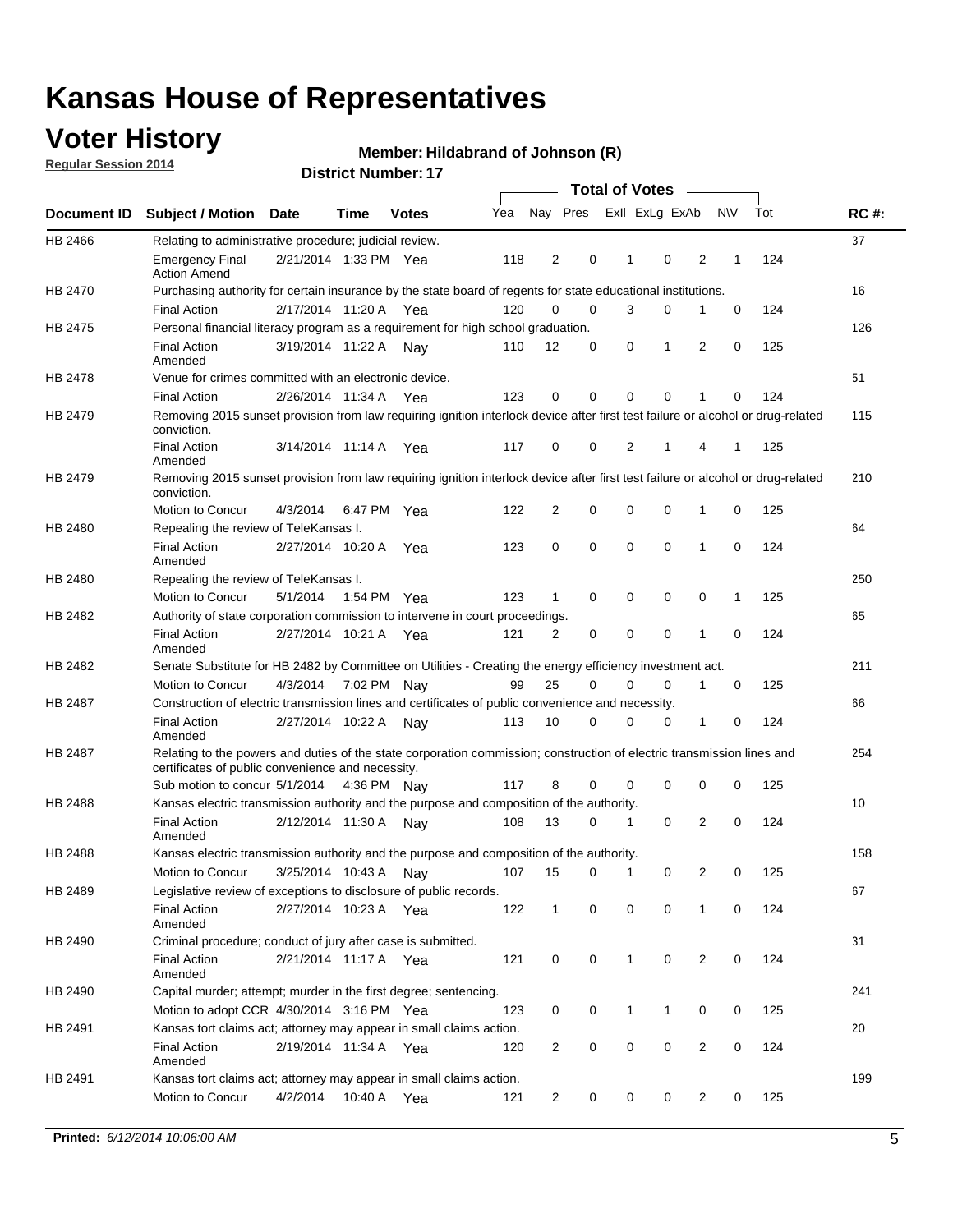## **Voter History**

**Regular Session 2014**

#### **Member: Hildabrand of Johnson (R)**

|                    |                                                                                                                                                                                                                                                        |                       |             |              |     |          |          | <b>Total of Votes</b> |              |                |              |     |              |
|--------------------|--------------------------------------------------------------------------------------------------------------------------------------------------------------------------------------------------------------------------------------------------------|-----------------------|-------------|--------------|-----|----------|----------|-----------------------|--------------|----------------|--------------|-----|--------------|
| <b>Document ID</b> | <b>Subject / Motion Date</b>                                                                                                                                                                                                                           |                       | Time        | <b>Votes</b> | Yea | Nay Pres |          | Exll ExLg ExAb        |              |                | N\V          | Tot | <b>RC#:</b>  |
| HB 2493            | Relating to surety regulation, appearance bonds and unlawful sexual relations.                                                                                                                                                                         |                       |             |              |     |          |          |                       |              |                |              |     | 23           |
|                    | <b>Final Action</b><br>Amended                                                                                                                                                                                                                         | 2/20/2014 11:14 A     |             | Yea          | 113 | 10       | 0        | 0                     | $\mathbf 0$  | 0              | $\mathbf 1$  | 124 |              |
| HB 2495            | Concerning sentencing dispositions, probation and postrelease supervision.                                                                                                                                                                             |                       |             |              |     |          |          |                       |              |                |              |     | 24           |
|                    | Final Action<br>Amended                                                                                                                                                                                                                                | 2/20/2014 11:17 A Yea |             |              | 122 | 1        | 0        | 0                     | 0            | $\mathbf 0$    | 1            | 124 |              |
| HB 2501            | Human trafficking and related crimes; penalties for buying sexual relations; records and reporting by courts; staff secure facility 25<br>requirements.                                                                                                |                       |             |              |     |          |          |                       |              |                |              |     |              |
|                    | <b>Final Action</b><br>Amended                                                                                                                                                                                                                         | 2/20/2014 11:18 A Yea |             |              | 123 | 0        | 0        | 0                     | 0            | $\mathbf 0$    | 1            | 124 |              |
| HB 2502            | Allowing victim notification on status change of person confined.                                                                                                                                                                                      |                       |             |              |     |          |          |                       |              |                |              |     | 26           |
|                    | <b>Final Action</b>                                                                                                                                                                                                                                    | 2/20/2014 11:20 A Yea |             |              | 123 | 0        | 0        | 0                     | $\Omega$     | $\Omega$       |              | 124 |              |
| HB 2503            | Substitute for HB 2503 by Committee on Federal and State Affairs -- Carrying of concealed handguns by law enforcement<br>officers.                                                                                                                     |                       |             |              |     |          |          |                       |              |                |              |     | 230          |
|                    | Final Action Sub Bill 4/5/2014                                                                                                                                                                                                                         |                       | 10:22 A     | Yea          | 119 |          | 0        | 0                     | 0            | 4              |              | 125 |              |
| HB 2504            | Repealing outdated provisions relating to the purchase of certain real estate by the department of corrections.                                                                                                                                        |                       |             |              |     |          |          |                       |              |                |              |     | 18           |
|                    | <b>Final Action</b>                                                                                                                                                                                                                                    | 2/19/2014 11:31 A Yea |             |              | 122 | 0        | 0        | 0                     | $\Omega$     | $\overline{2}$ | 0            | 124 |              |
| HB 2506            | Repealing K.S.A. 72-60b03, the effective date of the midwestern higher education compact act.                                                                                                                                                          |                       |             |              |     |          |          |                       |              |                |              |     | 52           |
|                    | <b>Final Action</b>                                                                                                                                                                                                                                    | 2/26/2014 11:35 A Yea |             |              | 122 |          | 0        | 0                     | 0            | 1              | 0            | 124 |              |
| HB 2506            | Senate Substitute for HB 2506 by Committee on Ways and Means - Education; appropriations for FY 2014 and FY 2015 for<br>various state agencies; amendments concerning postsecondary education; amendments to provisions relating to school<br>finance. |                       |             |              |     |          |          |                       |              |                |              |     | 238          |
|                    | Motion to Adopt CCR 4/6/2014                                                                                                                                                                                                                           |                       | 9:45 PM Yea |              | 63  | 57       | 0        | 0                     | 0            | 4              | 1            | 125 |              |
| HB 2509            | Emergency medical services amendments.                                                                                                                                                                                                                 |                       |             |              |     |          |          |                       |              |                |              |     | 101          |
|                    | <b>Emergency Final</b><br><b>Action Amend</b>                                                                                                                                                                                                          | 2/27/2014 4:24 PM Yea |             |              | 123 | 0        | 0        | 0                     | 0            | $\mathbf 1$    | 0            | 124 |              |
| HB 2510            | Pharmacists and pharmacies; pharmacy technicians; registration and grounds for denial of registration.                                                                                                                                                 |                       |             |              |     |          |          |                       |              |                |              |     | 84           |
|                    | <b>Emergency Final</b><br>Action                                                                                                                                                                                                                       | 2/27/2014 4:01 PM Nay |             |              | 71  | 52       | 0        | 0                     | 0            | 1              | 0            | 124 |              |
| HB 2511            | Liability for property tax on personal property; sale or abandonment of personal property.                                                                                                                                                             |                       |             |              |     |          |          |                       |              |                |              |     | 27           |
|                    | <b>Final Action</b>                                                                                                                                                                                                                                    | 2/20/2014 11:21 A     |             | Yea          | 123 | 0        | $\Omega$ | 0                     | 0            | 1              | 0            | 124 |              |
| HB 2514            | Exemption for Federal Home Loan Bank in certain insolvency proceedings involving insurance companies.                                                                                                                                                  |                       |             |              |     |          |          |                       |              |                |              |     | $\mathbf{2}$ |
|                    | <b>Final Action</b>                                                                                                                                                                                                                                    | 2/10/2014 11:08 A     |             | Yea          | 118 | 0        | 0        | 3                     | 1            | $\overline{2}$ | 0            | 124 |              |
| HB 2515            | Insurance; confidentiality of work papers from analysis of analysis of financial regulation or market regulation of insurance<br>company or affiliates.                                                                                                |                       |             |              |     |          |          |                       |              |                |              |     | 82           |
|                    | <b>Emergency Final</b><br>Action                                                                                                                                                                                                                       | 2/27/2014 3:58 PM Yea |             |              | 123 | 0        | 0        | 0                     | 0            | -1             | 0            | 124 |              |
| HB 2515            | Updating statutory references and making corresponding changes due to Executive Reorganization Order No. 41.                                                                                                                                           |                       |             |              |     |          |          |                       |              |                |              |     | 269          |
|                    | Motion to Adopt CCR 5/2/2014 3:31 PM Yea                                                                                                                                                                                                               |                       |             |              | 118 | 4        | 0        | 0                     | $\mathbf{1}$ | $\mathbf{1}$   | $\mathbf{1}$ | 125 |              |
| HB 2516            | Amendments relating to health care provider liability insurance and to companies organized to provide such insurance.                                                                                                                                  |                       |             |              |     |          |          |                       |              |                |              |     | 3            |
|                    | <b>Final Action</b><br>Amended                                                                                                                                                                                                                         | 2/10/2014 11:10 A Yea |             |              | 118 | 0        | 0        | 3                     | $\mathbf{1}$ | 2              | 0            | 124 |              |
| HB 2516            | Amendments relating to health care provider liability insurance and to companies organized to provide such insurance.                                                                                                                                  |                       |             |              |     |          |          |                       |              |                |              |     | 191          |
|                    | Motion to Concur                                                                                                                                                                                                                                       | 3/31/2014 11:40 A Yea |             |              | 121 | 0        | 0        | 1                     | 0            | 2              | $\mathbf{1}$ | 125 |              |
| HB 2518            | Relating to ballot language statements.                                                                                                                                                                                                                |                       |             |              |     |          |          |                       |              |                |              |     | 40           |
|                    | <b>Emergency Final</b><br><b>Action Amend</b>                                                                                                                                                                                                          | 2/21/2014 1:37 PM Yea |             |              | 116 | 4        | 0        | 1                     | 0            | 2              | $\mathbf{1}$ | 124 |              |
| HB 2525            | Kansas money transmitter act concerning change of controlling interest and notification.                                                                                                                                                               |                       |             |              |     |          |          |                       |              |                |              |     | 32           |
|                    | <b>Final Action</b>                                                                                                                                                                                                                                    | 2/21/2014 11:18 A Nay |             |              | 105 | 16       | 0        | 1                     | 0            | 2              | 0            | 124 |              |
| HB 2525            | Kansas money transmitter act concerning change of controlling interest and notification.                                                                                                                                                               |                       |             |              |     |          |          |                       |              |                |              |     | 252          |
|                    | Motion to Concur                                                                                                                                                                                                                                       | 5/1/2014              |             | 1:59 PM Nay  | 112 | 13       | 0        | 0                     | 0            | 0              | 0            | 125 |              |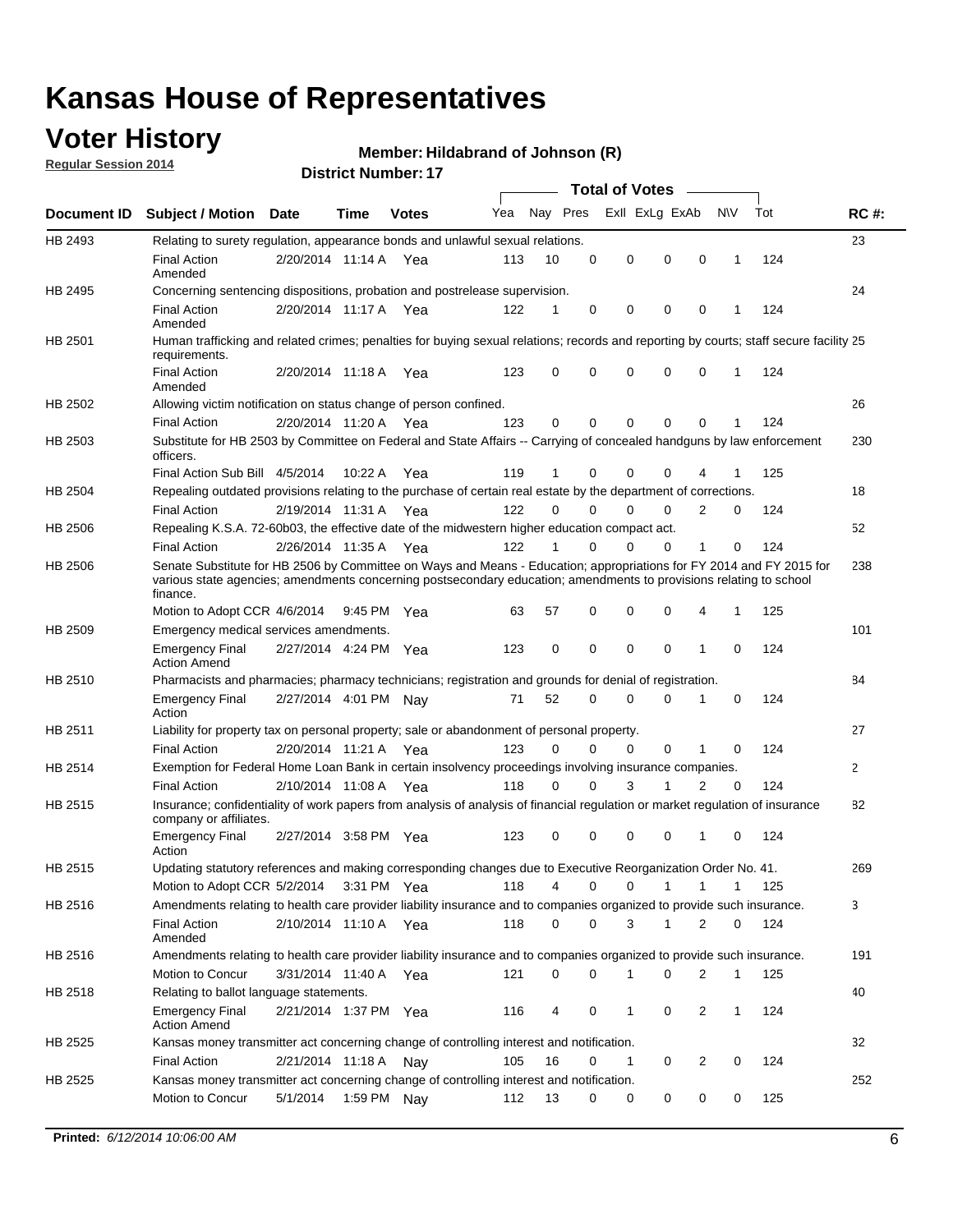#### **Voter History Regular Session 2014**

**Member: Hildabrand of Johnson (R)** 

|                    |                                                                                                                                                                                                                                                                                                                                           |                       |             |              |     |    |          | <b>Total of Votes</b> |          |                |              |     |             |
|--------------------|-------------------------------------------------------------------------------------------------------------------------------------------------------------------------------------------------------------------------------------------------------------------------------------------------------------------------------------------|-----------------------|-------------|--------------|-----|----|----------|-----------------------|----------|----------------|--------------|-----|-------------|
| Document <b>ID</b> | <b>Subject / Motion Date</b>                                                                                                                                                                                                                                                                                                              |                       | <b>Time</b> | <b>Votes</b> | Yea |    | Nay Pres | Exll ExLg ExAb        |          |                | <b>NV</b>    | Tot | <b>RC#:</b> |
| HB 2533            | Changing interest credit amounts, member distributions upon termination or death and retirement annuities under the KPERS 42<br>Act of 2015.                                                                                                                                                                                              |                       |             |              |     |    |          |                       |          |                |              |     |             |
|                    | <b>Emergency Final</b><br><b>Action Amend</b>                                                                                                                                                                                                                                                                                             | 2/21/2014 1:40 PM Yea |             |              | 94  | 26 | 0        | 1                     | 0        | 2              | 1            | 124 |             |
| HB 2537            | Eliminating font size and type requirement for disclosure statements contained in insurance contracts and explanatory                                                                                                                                                                                                                     |                       |             |              |     |    |          |                       |          |                |              |     | 81          |
|                    | materials printed in any language other than English.<br><b>Emergency Final</b>                                                                                                                                                                                                                                                           | 2/27/2014 3:56 PM Yea |             |              | 119 | 4  | 0        | $\mathbf 0$           | 0        | 1              | 0            | 124 |             |
|                    | Action                                                                                                                                                                                                                                                                                                                                    |                       |             |              |     |    |          |                       |          |                |              |     |             |
| HB 2537            | Insurance; eliminating font and type requirements for certain non-English insurance documents; confidentiality of certain<br>documents; continuation of health insurance for spouse and children of certain emergency personnel and employees of the<br>department of corrections; purchase of certain insurance by the state fair board. |                       |             |              |     |    |          |                       |          |                |              |     | 249         |
|                    | Motion to adopt CCR 4/30/2014 3:58 PM Yea                                                                                                                                                                                                                                                                                                 |                       |             |              | 122 | 0  | 0        | 1                     | 1        | 0              | 1            | 125 |             |
| HB 2538            | Giving landowner right of first refusal for antlers of deer illegally shot on landowner's property.                                                                                                                                                                                                                                       |                       |             |              |     | 17 | 0        | 0                     |          | 1              |              |     | 102         |
|                    | <b>Emergency Final</b><br><b>Action Amend</b>                                                                                                                                                                                                                                                                                             | 2/27/2014 4:26 PM Yea |             |              | 106 |    |          |                       | 0        |                | 0            | 124 |             |
| HB 2541            | Substitute for HB2541 by Committee on Local Government—plastic bottles and containers; labeling; solid waste landfill<br>restrictions.                                                                                                                                                                                                    |                       |             |              |     |    |          |                       |          |                |              |     | 121         |
|                    | Final Action Sub Bill 3/17/2014 11:21 A Yea                                                                                                                                                                                                                                                                                               |                       |             |              | 102 | 21 | 0        | $\mathbf 0$           | 0        | $\overline{2}$ | 0            | 125 |             |
| HB 2542            | Property tax exemption for amateur-built aircraft.                                                                                                                                                                                                                                                                                        |                       |             |              |     |    |          |                       |          |                |              |     | 112         |
|                    | <b>Final Action</b><br>Amended                                                                                                                                                                                                                                                                                                            | 3/13/2014 11:22 A Yea |             |              | 116 | 4  | 0        | 1                     | 1        | 2              | 1            | 125 |             |
| HB 2544            | Authorizing postsecondary educational institutions to enter into the state authorization reciprocity agreement to provide<br>distance education.                                                                                                                                                                                          |                       |             |              |     |    |          |                       |          |                |              |     | 17          |
|                    | <b>Final Action</b>                                                                                                                                                                                                                                                                                                                       | 2/17/2014 11:21 A Yea |             |              | 120 | 0  | 0        | 3                     | 0        | 1              | 0            | 124 |             |
| HB 2545            | Extending sunset date on certain agriculture fees from July 1, 2015, to July 1, 2019.                                                                                                                                                                                                                                                     |                       |             |              |     |    |          |                       |          |                |              |     | 68          |
|                    | <b>Final Action</b><br>Amended                                                                                                                                                                                                                                                                                                            | 2/27/2014 10:25 A Nay |             |              | 99  | 24 | 0        | 0                     | $\Omega$ | 1              | 0            | 124 |             |
| HB 2547            | Changing the map copy requirement in mining permit application.                                                                                                                                                                                                                                                                           |                       |             |              |     |    |          |                       |          |                |              |     | 53          |
|                    | <b>Final Action</b>                                                                                                                                                                                                                                                                                                                       | 2/26/2014 11:36 A     |             | Yea          | 123 | 0  | 0        | 0                     | 0        | 1              | 0            | 124 |             |
| HB 2548            | Creating the water program management fund and transferring the air quality fee fund.                                                                                                                                                                                                                                                     |                       |             |              |     |    |          |                       |          |                |              |     | 46          |
|                    | <b>Emergency Final</b><br>Action                                                                                                                                                                                                                                                                                                          | 2/21/2014 1:46 PM Yea |             |              | 119 | 1  | 0        | 1                     | 0        | $\overline{2}$ | 1            | 124 |             |
| HB 2549            | Allowing burial of hazardous waste on-site.                                                                                                                                                                                                                                                                                               |                       |             |              |     |    |          |                       |          |                |              |     | 54          |
|                    | <b>Final Action</b>                                                                                                                                                                                                                                                                                                                       | 2/26/2014 11:38 A     |             | Yea          | 123 | 0  | 0        | 0                     | 0        | 1              | 0            | 124 |             |
| HB 2550            | Repeal of the atmospheric mercury deposition monitoring network.                                                                                                                                                                                                                                                                          |                       |             |              |     |    |          |                       |          |                |              |     | 33          |
|                    | <b>Final Action</b>                                                                                                                                                                                                                                                                                                                       | 2/21/2014 11:20 A     |             | Yea          | 92  | 29 | 0        | 1                     | 0        | 2              | 0            | 124 |             |
| HB 2551            | Repealing regulation of PCB disposal facilities.                                                                                                                                                                                                                                                                                          |                       |             |              |     |    |          |                       |          |                |              |     | 47          |
|                    | <b>Emergency Final</b><br>Action Amend                                                                                                                                                                                                                                                                                                    | 2/21/2014 1:47 PM Yea |             |              | 100 | 20 | 0        | 1                     | 0        | 2              | 1            | 124 |             |
| HB 2551            | Repealing the regulation of PCB disposal facilities; making changes to the atmospheric mercury deposition monitoring network 271<br>and the disposal of plastic bottles, containers and solid waste.                                                                                                                                      |                       |             |              |     |    |          |                       |          |                |              |     |             |
|                    | Motion to Adopt CCR 5/2/2014                                                                                                                                                                                                                                                                                                              |                       | 3:45 PM Yea |              | 105 | 17 | 0        | $\mathbf 0$           | 1        | 1              | $\mathbf{1}$ | 125 |             |
| HB 2552            | Managed care organizations, prompt payment.                                                                                                                                                                                                                                                                                               |                       |             |              |     |    |          |                       |          |                |              |     | 69          |
|                    | <b>Final Action</b><br>Amended                                                                                                                                                                                                                                                                                                            | 2/27/2014 10:26 A Yea |             |              | 123 | 0  | 0        | 0                     | 0        | 1              | 0            | 124 |             |
| HB 2552            | Kansas medical assistance program; managed care organizations; consent for expansion of certain medicaid services.                                                                                                                                                                                                                        |                       |             |              |     |    |          |                       |          |                |              |     | 225         |
|                    | Motion to Concur                                                                                                                                                                                                                                                                                                                          | 4/4/2014              | 6:13 PM Yea |              | 68  | 54 | 0        | $\mathbf 0$           | 1        | $\overline{2}$ | 0            | 125 |             |
| HB 2553            | Health care compact.                                                                                                                                                                                                                                                                                                                      |                       |             |              |     |    |          |                       |          |                |              |     | 141         |
|                    | <b>Final Action</b>                                                                                                                                                                                                                                                                                                                       | 3/24/2014 10:15 A     |             | Yea          | 74  | 48 | 0        | 0                     | 0        | 3              | 0            | 125 |             |
| HB 2555            | Release of information in support of arrest warrants and search warrants.                                                                                                                                                                                                                                                                 |                       |             |              |     |    |          |                       |          |                |              |     | 86          |
|                    | <b>Emergency Final</b><br><b>Action Amend</b>                                                                                                                                                                                                                                                                                             | 2/27/2014 4:04 PM Yea |             |              | 113 | 10 | 0        | 0                     | 0        | $\mathbf{1}$   | 0            | 124 |             |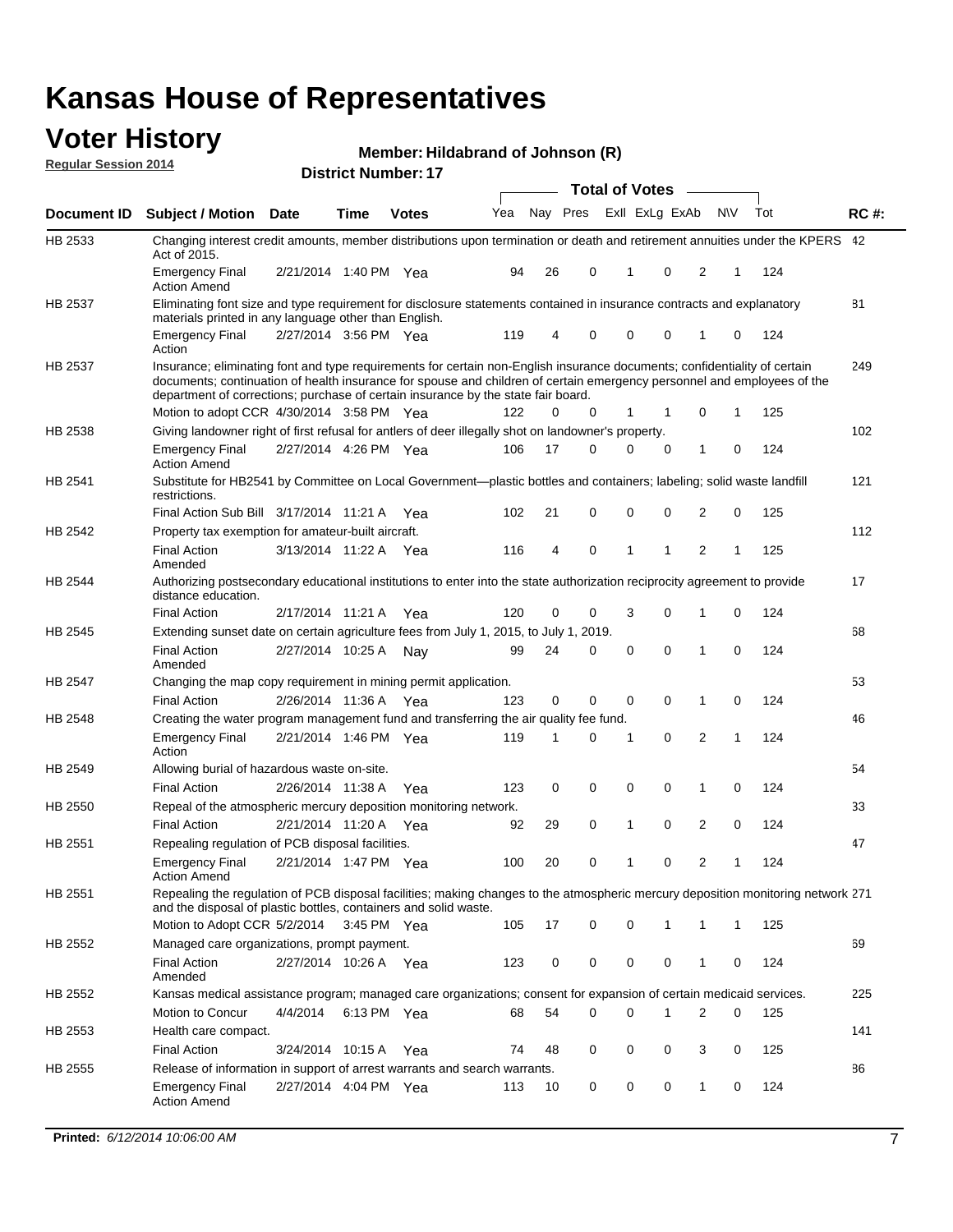## **Voter History**

**Regular Session 2014**

#### **Member: Hildabrand of Johnson (R)**

|                |                                                                                                                                                                                                                                                                                                                                                           |                       |         |              |     |          |   | <b>Total of Votes</b> |             |             |             |     |             |
|----------------|-----------------------------------------------------------------------------------------------------------------------------------------------------------------------------------------------------------------------------------------------------------------------------------------------------------------------------------------------------------|-----------------------|---------|--------------|-----|----------|---|-----------------------|-------------|-------------|-------------|-----|-------------|
|                | Document ID Subject / Motion Date                                                                                                                                                                                                                                                                                                                         |                       | Time    | <b>Votes</b> | Yea | Nay Pres |   | Exll ExLg ExAb        |             |             | <b>NV</b>   | Tot | <b>RC#:</b> |
| <b>HB 2557</b> | Changing penalties for certain taxpayers who file incorrect returns under Kansas income tax act.                                                                                                                                                                                                                                                          |                       |         |              |     |          |   |                       |             |             |             |     | 21          |
|                | <b>Final Action</b><br>Amended                                                                                                                                                                                                                                                                                                                            | 2/19/2014 11:35 A     |         | Yea          | 122 | 0        | 0 | 0                     | 0           | 2           | $\mathbf 0$ | 124 |             |
| HB 2561        | Licensure of pharmacists and registration of pharmacy interns by board of pharmacy.                                                                                                                                                                                                                                                                       |                       |         |              |     |          |   |                       |             |             |             |     | 55          |
|                | <b>Final Action</b>                                                                                                                                                                                                                                                                                                                                       | 2/26/2014 11:39 A     |         | Nav          | 105 | 18       | 0 | 0                     | 0           | 1           | 0           | 124 |             |
| HB 2564        | Requiring 60-day wait before re-employment for retirement benefit eligibility.                                                                                                                                                                                                                                                                            |                       |         |              |     |          |   |                       |             |             |             |     | 43          |
|                | <b>Emergency Final</b><br>Action                                                                                                                                                                                                                                                                                                                          | 2/21/2014 1:41 PM Yea |         |              | 120 | 0        | 0 | 1                     | 0           | 2           | 1           | 124 |             |
| HB 2566        | Requiring court fee for forensic audio and video examination services.                                                                                                                                                                                                                                                                                    |                       |         |              |     |          |   |                       |             |             |             |     | 93          |
|                | <b>Emergency Final</b><br>Action                                                                                                                                                                                                                                                                                                                          | 2/27/2014 4:12 PM Yea |         |              | 123 | 0        | 0 | 0                     | $\mathbf 0$ | $\mathbf 1$ | 0           | 124 |             |
| HB 2568        | Domestic relations; Kansas family law code; child support guidelines.                                                                                                                                                                                                                                                                                     |                       |         |              |     |          |   |                       |             |             |             |     | 70          |
|                | <b>Final Action</b><br>Amended                                                                                                                                                                                                                                                                                                                            | 2/27/2014 10:27 A     |         | Yea          | 123 | 0        | 0 | 0                     | $\mathbf 0$ | 1           | 0           | 124 |             |
| HB 2568        | Domestic relations; Kansas family law code; child support guidelines.                                                                                                                                                                                                                                                                                     |                       |         |              |     |          |   |                       |             |             |             |     | 268         |
|                | Motion to adopt CCR 5/2/2014                                                                                                                                                                                                                                                                                                                              |                       |         | 3:28 PM Yea  | 123 | 0        | 0 | 0                     | 1           | 1           | $\mathbf 0$ | 125 |             |
| HB 2576        | Employment security law; creation of "new employer rate."                                                                                                                                                                                                                                                                                                 |                       |         |              |     |          |   |                       |             |             |             |     | 71          |
|                | <b>Final Action</b><br>Amended                                                                                                                                                                                                                                                                                                                            | 2/27/2014 10:28 A Yea |         |              | 123 | 0        | 0 | 0                     | 0           | 1           | 0           | 124 |             |
| HB 2576        | Employment security law; creation of "new employer rate."                                                                                                                                                                                                                                                                                                 |                       |         |              |     |          |   |                       |             |             |             |     | 159         |
|                | Motion to Concur                                                                                                                                                                                                                                                                                                                                          | 3/25/2014 10:47 A     |         | Yea          | 122 | 0        | 0 | 1                     | 0           | 2           | 0           | 125 |             |
| HB 2577        | Allowing parents to remain anonymous when surrendering an infant under the newborn protection act.                                                                                                                                                                                                                                                        |                       |         |              |     |          |   |                       |             |             |             |     | 56          |
|                | <b>Final Action</b><br>Amended                                                                                                                                                                                                                                                                                                                            | 2/26/2014 11:41 A Yea |         |              | 123 | $\Omega$ | 0 | 0                     | $\Omega$    | 1           | 0           | 124 |             |
| HB 2577        | Allowing parents to remain anonymous when surrendering an infant under the newborn protection act.                                                                                                                                                                                                                                                        |                       |         |              |     |          |   |                       |             |             |             |     | 220         |
|                | Motion to Concur                                                                                                                                                                                                                                                                                                                                          | 4/4/2014              | 11:45 A | Yea          | 121 | $\Omega$ | 0 | 1                     | 1           | 1           | 1           | 125 |             |
| HB 2578        | Certification by chief law enforcement officer for transfer of a firearm when required by federal law.                                                                                                                                                                                                                                                    |                       |         |              |     |          |   |                       |             |             |             |     | 122         |
|                | <b>Final Action</b><br>Amended                                                                                                                                                                                                                                                                                                                            | 3/17/2014 11:22 A     |         | Yea          | 123 | 0        | 0 | 0                     | 0           | 2           | 0           | 125 |             |
| HB 2578        | Regulating the possession of weapons.                                                                                                                                                                                                                                                                                                                     |                       |         |              |     |          |   |                       |             |             |             |     | 235         |
|                | Motion to Adopt CCR 4/5/2014 4:40 PM Yea                                                                                                                                                                                                                                                                                                                  |                       |         |              | 102 | 19       | 0 | 0                     | 0           | 4           | 0           | 125 |             |
| HB 2580        | Specifying the duties of the state fire marshal relating to regional emergency response teams for hazardous materials and<br>search and rescue incidents.                                                                                                                                                                                                 |                       |         |              |     |          |   |                       |             |             |             |     | 72          |
|                | <b>Final Action</b><br>Amended                                                                                                                                                                                                                                                                                                                            | 2/27/2014 10:29 A     |         | Nav          | 113 | 10       | 0 | 0                     | $\mathbf 0$ | 1           | 0           | 124 |             |
| HB 2580        | Kansas Real Estate Appraisal Board; licensee fingerprinting and criminal background checks.                                                                                                                                                                                                                                                               |                       |         |              |     |          |   |                       |             |             |             |     | 272         |
|                | Motion to adopt CCR 5/2/2014                                                                                                                                                                                                                                                                                                                              |                       |         | 3:49 PM Nay  | 115 | 7        | 0 | 0                     | 1           | 1           | 1           | 125 |             |
| HB 2582        | Creating an exemption from food establishment licensing for churches.                                                                                                                                                                                                                                                                                     |                       |         |              |     |          |   |                       |             |             |             |     | 57          |
|                | <b>Final Action</b>                                                                                                                                                                                                                                                                                                                                       | 2/26/2014 11:42 A Yea |         |              | 123 | 0        | 0 | 0                     | 0           |             | 0           | 124 |             |
| HB 2588        | Child in need of care; juvenile offenders; permanent custodians.                                                                                                                                                                                                                                                                                          |                       |         |              |     |          |   |                       |             |             |             |     | 94          |
|                | <b>Emergency Final</b><br><b>Action Amend</b>                                                                                                                                                                                                                                                                                                             | 2/27/2014 4:14 PM Yea |         |              | 123 | 0        | 0 | 0                     | 0           | 1           | 0           | 124 |             |
| HB 2588        | Senate Substitute for HB 2588 by Committee on Judiciary - Concerning children and minors; relating to children in need of<br>care; placement in juvenile detention facilities; permanent custodians; relating to juvenile offenders; alternative adjudication;<br>youth residential centers and services; risk assessment; sentencing; good time credits. |                       |         |              |     |          |   |                       |             |             |             |     | 244         |
|                | Motion to adopt CCR 4/30/2014 3:36 PM Yea                                                                                                                                                                                                                                                                                                                 |                       |         |              | 123 | 0        | 0 | 1                     | 1           | 0           | 0           | 125 |             |
| HB 2591        | Requiring certain audit reports to be filed electronically and to be filed only with the department of administration.                                                                                                                                                                                                                                    |                       |         |              |     |          |   |                       |             |             |             |     | 58          |
|                | <b>Final Action</b>                                                                                                                                                                                                                                                                                                                                       | 2/26/2014 11:43 A Yea |         |              | 123 | 0        | 0 | 0                     | 0           | 1           | 0           | 124 |             |
| HB 2595        | State fossils; the tylosaurus and the pteranodon.                                                                                                                                                                                                                                                                                                         |                       |         |              |     |          |   |                       |             |             |             |     | 73          |
|                | <b>Final Action</b><br>Amended                                                                                                                                                                                                                                                                                                                            | 2/27/2014 10:31 A Nay |         |              | 96  | 27       | 0 | 0                     | 0           | 1           | 0           | 124 |             |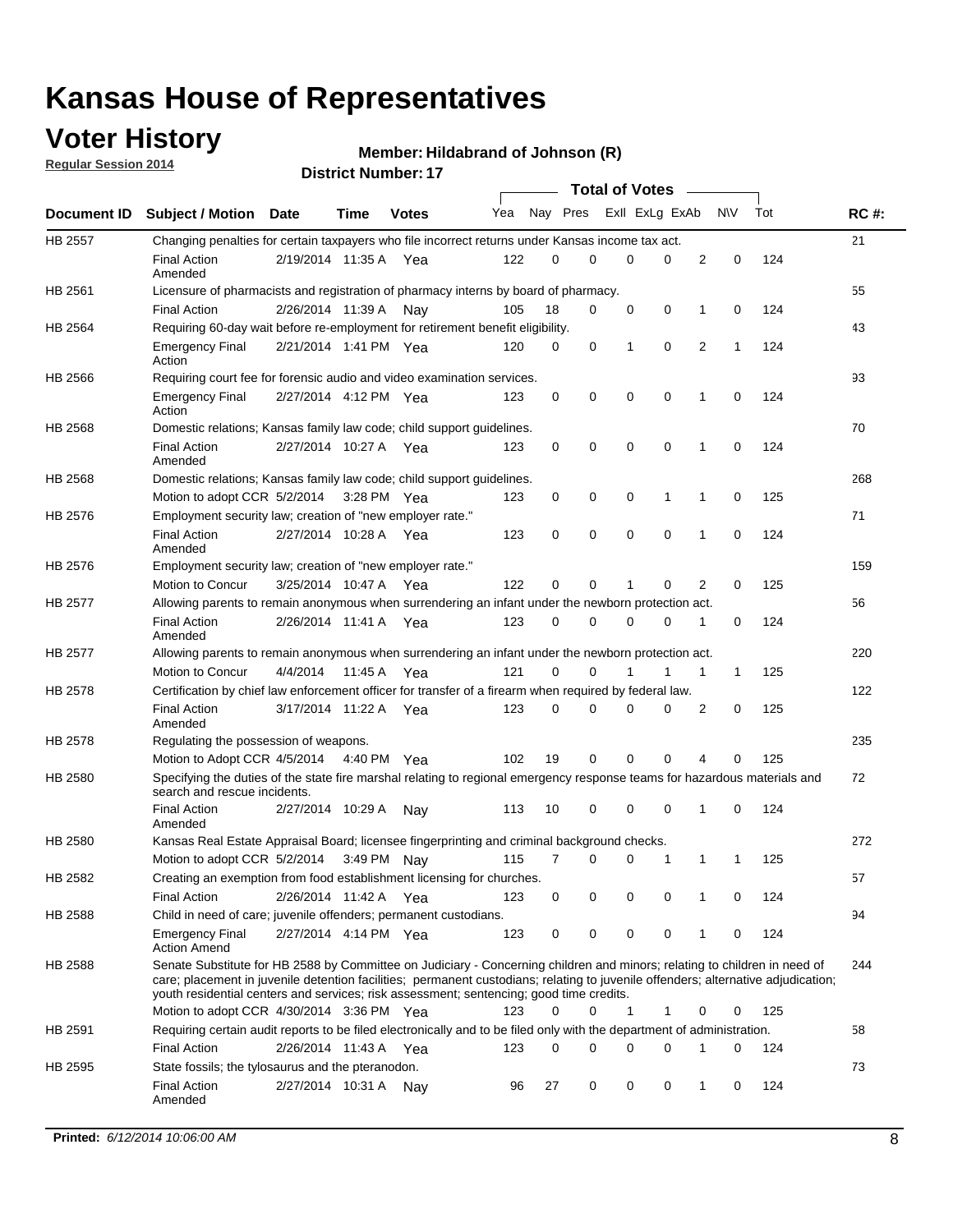## **Voter History**

**Regular Session 2014**

**Member: Hildabrand of Johnson (R)** 

| <b>District Number: 17</b> |  |
|----------------------------|--|
|                            |  |

|             |                                                                                                                                                                                                                                       |                       |             |              |     |             | <b>Total of Votes</b>   |             |             |              |           |     |             |
|-------------|---------------------------------------------------------------------------------------------------------------------------------------------------------------------------------------------------------------------------------------|-----------------------|-------------|--------------|-----|-------------|-------------------------|-------------|-------------|--------------|-----------|-----|-------------|
| Document ID | <b>Subject / Motion Date</b>                                                                                                                                                                                                          |                       | <b>Time</b> | <b>Votes</b> | Yea |             | Nay Pres ExII ExLg ExAb |             |             |              | <b>NV</b> | Tot | <b>RC#:</b> |
| HB 2596     | Computation of retirement benefits when a state officer or employee is placed on furlough or has reduction in compensation.                                                                                                           |                       |             |              |     |             |                         |             |             |              |           |     | 74          |
| HB 2596     | <b>Final Action</b><br>Computation of retirement benefits when a state officer or employee is placed on furlough or has reduction in                                                                                                  | 2/27/2014 10:33 A     |             | Yea          | 123 | 0           | 0                       | $\mathbf 0$ | $\Omega$    |              | 0         | 124 | 246         |
|             | compensation.<br>Motion to adopt CCR 4/30/2014 3:45 PM Yea                                                                                                                                                                            |                       |             |              | 123 | 0           | 0                       | 1           | 1           | 0            | 0         | 125 |             |
| HB 2597     | Municipal recycling services                                                                                                                                                                                                          |                       |             |              |     |             |                         |             |             |              |           |     | 97          |
|             | <b>Emergency Final</b><br><b>Action Amend</b>                                                                                                                                                                                         | 2/27/2014 4:20 PM Nay |             |              | 105 | 18          | 0                       | $\mathbf 0$ | 0           | $\mathbf{1}$ | 0         | 124 |             |
| HB 2599     | Authorizing the secretary of state to grant an easement to the unified government of Wyandotte county.                                                                                                                                |                       |             |              |     |             |                         |             |             |              |           |     | 22          |
|             | <b>Final Action</b>                                                                                                                                                                                                                   | 2/19/2014 11:37 A     |             | Yea          | 120 | 2           | 0                       | 0           | $\mathbf 0$ | 2            | 0         | 124 |             |
| HB 2599     | Authorizing the secretary of state to grant an easement to the unified government of Wyandotte county.                                                                                                                                |                       |             |              |     |             |                         |             |             |              |           |     | 118         |
|             | Motion to Concur                                                                                                                                                                                                                      | 3/14/2014 11:25 A     |             | Yea          | 118 | 0           | 0                       | 2           | 1           | 4            | 0         | 125 |             |
| HB 2602     | Increasing the percentage of unclassified employees allowed to be employed by KPERS from 25% to 50%.                                                                                                                                  |                       |             |              |     |             |                         |             |             |              |           |     | 44          |
|             | <b>Emergency Final</b><br>Action                                                                                                                                                                                                      | 2/21/2014 1:43 PM Yea |             |              | 107 | 13          | 0                       | 1           | 0           | 2            | 1         | 124 |             |
| HB 2602     | Increasing the percentage of unclassified employees allowed to be employed by KPERS from 25% to 50%.                                                                                                                                  |                       |             |              |     |             |                         |             |             |              |           |     | 195         |
|             | Motion to Concur                                                                                                                                                                                                                      | 4/1/2014              | 10:57 A     | Yea          | 108 | 15          | 0                       | 1           | $\mathbf 0$ | 1            | 0         | 125 |             |
| HB 2609     | Practice of pharmacy; filling and refilling of prescriptions.                                                                                                                                                                         |                       |             |              |     |             |                         |             |             |              |           |     | 105         |
|             | <b>Emergency Final</b><br><b>Action Amend</b>                                                                                                                                                                                         | 2/27/2014 4:29 PM Yea |             |              | 123 | $\mathbf 0$ | $\mathbf 0$             | $\mathbf 0$ | $\mathbf 0$ | 1            | $\Omega$  | 124 |             |
| HB 2611     | Conduct of dental offices.                                                                                                                                                                                                            |                       |             |              |     |             |                         |             |             |              |           |     | 83          |
|             | <b>Emergency Final</b><br>Action                                                                                                                                                                                                      | 2/27/2014 3:59 PM Yea |             |              | 123 | 0           | 0                       | $\mathbf 0$ | $\mathbf 0$ | 1            | 0         | 124 |             |
| HB 2612     | Relating to district judge and district magistrate judge vacancies.                                                                                                                                                                   |                       |             |              |     |             |                         |             |             |              |           |     | 75          |
|             | <b>Final Action</b><br>Amended                                                                                                                                                                                                        | 2/27/2014 10:34 A     |             | Yea          | 106 | 17          | 0                       | $\mathbf 0$ | $\mathbf 0$ | 1            | 0         | 124 |             |
| HB 2613     | Relating to the issuance of stillbirth and unborn child's death certificates.                                                                                                                                                         |                       |             |              |     |             |                         |             |             |              |           |     | 103         |
|             | <b>Emergency Final</b><br><b>Action Amend</b>                                                                                                                                                                                         | 2/27/2014 4:27 PM Yea |             |              | 122 | $\mathbf 1$ | $\mathbf 0$             | $\mathbf 0$ | 0           | 1            | 0         | 124 |             |
| HB 2615     | Substitute for HB 2615 by Committee on Commerce, Labor and Economic Development - Workers compensation assigned<br>risk pool.                                                                                                         |                       |             |              |     |             |                         |             |             |              |           |     | 185         |
|             | EFA Sub Bill<br>Amended                                                                                                                                                                                                               | 3/26/2014 3:42 PM Yea |             |              | 98  | 25          | 0                       | 1           | 0           | 1            | 0         | 125 |             |
| HB 2616     | Secretary of labor; explore agreement to allow state of Kansas to enforce OSHA standards.                                                                                                                                             |                       |             |              |     |             |                         |             |             |              |           |     | 92          |
|             | <b>Emergency Final</b><br>Action                                                                                                                                                                                                      | 2/27/2014 4:11 PM Yea |             |              | 93  | 30          | $\Omega$                | $\mathbf 0$ | 0           | 1            | 0         | 124 |             |
| HB 2616     | Senate Substitute for HB 2616 by Committee on Commerce - Secretary of labor directed to study state enforcement of OSHA 261<br>standards.                                                                                             |                       |             |              |     |             |                         |             |             |              |           |     |             |
|             | Motion to Concur                                                                                                                                                                                                                      | 5/2/2014 11:47 A      |             | Yea          | 94  | 30          | 0                       | $\mathbf 0$ | 1           | 0            | 0         | 125 |             |
| HB 2633     | Substitute for HB 2633 by Committee on Corrections and Juvenile Justice - Juvenile offenders; youth residential centers and<br>services; risk assessment; raising the age for prosecution as an adult; sentencing; good time credits. |                       |             |              |     |             |                         |             |             |              |           |     | - 106       |
|             | EFA Sub Bill<br>Amended                                                                                                                                                                                                               | 2/27/2014 4:31 PM Yea |             |              | 122 | 1           | 0                       | 0           | 0           | 1            | 0         | 124 |             |
| HB 2636     | Secretary of health and environment and air quality standards.                                                                                                                                                                        |                       |             |              |     |             |                         |             |             |              |           |     | 45          |
|             | <b>Emergency Final</b><br><b>Action Amend</b>                                                                                                                                                                                         | 2/21/2014 1:44 PM Yea |             |              | 89  | 31          | 0                       | 1           | 0           | 2            |           | 124 |             |
| HB 2636     | Secretary of health and environment and air quality standards.                                                                                                                                                                        |                       |             |              |     |             |                         |             |             |              |           |     | 212         |
|             | Sub motion to concur 4/3/2014                                                                                                                                                                                                         |                       | 7:20 PM Yea |              | 121 | 3           | 0                       | 0           | 0           | 1            | 0         | 125 |             |
| HB 2642     | Income tax deduction for net gain on the sale of certain horses, cattle or livestock; income tax credit for expenditures to make 131<br>dwelling or facility accessible for persons with a disability.                                |                       |             |              |     |             |                         |             |             |              |           |     |             |
|             | <b>Final Action</b><br>Amended                                                                                                                                                                                                        | 3/20/2014 11:17 A Yea |             |              | 123 | 0           | 0                       | 0           | 1           | 1            | 0         | 125 |             |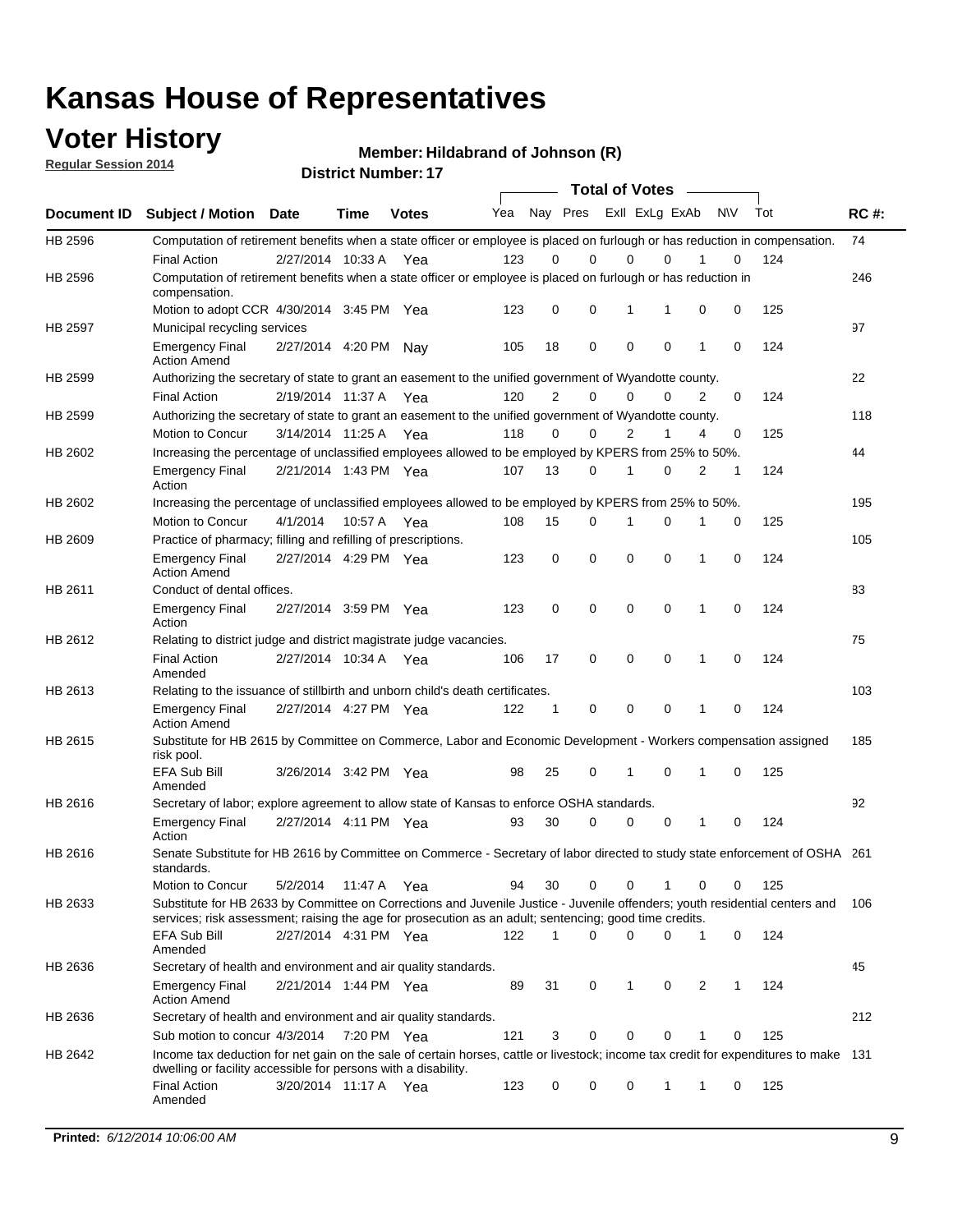| <b>Voter History</b><br>Member: Hildabrand of Johnson (R)<br><b>Regular Session 2014</b> |                                                                                                                                                                                                                                                                                                                                                                                                                               |                         |             |                            |     |                       |             |                         |          |                                     |           |           |             |  |
|------------------------------------------------------------------------------------------|-------------------------------------------------------------------------------------------------------------------------------------------------------------------------------------------------------------------------------------------------------------------------------------------------------------------------------------------------------------------------------------------------------------------------------|-------------------------|-------------|----------------------------|-----|-----------------------|-------------|-------------------------|----------|-------------------------------------|-----------|-----------|-------------|--|
|                                                                                          |                                                                                                                                                                                                                                                                                                                                                                                                                               |                         |             | <b>District Number: 17</b> |     | <b>Total of Votes</b> |             |                         |          |                                     |           |           |             |  |
| Document ID                                                                              | <b>Subject / Motion</b>                                                                                                                                                                                                                                                                                                                                                                                                       | <b>Date</b>             | Time        | <b>Votes</b>               | Yea |                       |             | Nay Pres ExII ExLg ExAb |          |                                     | <b>NV</b> | Tot       | <b>RC#:</b> |  |
| HB 2643                                                                                  | Property tax; classification of commercial and industrial machinery and equipment as personal property; reclassification of<br>property upon termination of IRB tax exemption; use of independent appraisers to appraiser certain                                                                                                                                                                                             |                         |             |                            |     |                       |             |                         |          |                                     |           |           | 164         |  |
|                                                                                          | <b>Final Action</b><br>Amended                                                                                                                                                                                                                                                                                                                                                                                                | 3/26/2014 10:56 A Yea   |             |                            | 123 | 0                     | $\Omega$    |                         | 0        |                                     | $\Omega$  | 125       |             |  |
| HB 2643                                                                                  | Property tax; classification of commercial and industrial machinery and equipment as personal property; reclassification of<br>property upon termination of IRB tax exemption; use of independent appraisers to appraiser certain complex property; motor<br>vehicles, members of military; mortgage registration tax phase out and replacement with fees; county clerk technology fund;<br>county treasurer technology fund. |                         |             |                            |     |                       |             |                         |          |                                     |           |           | 274         |  |
|                                                                                          | Motion to Concur                                                                                                                                                                                                                                                                                                                                                                                                              | 5/2/2014                | 5:12 PM Yea |                            | 16  | 108                   | $\Omega$    | 0                       | 0        |                                     | 0         | 125       |             |  |
| HB 2643                                                                                  | Property tax; classification of commercial and industrial machinery and equipment as personal property; reclassification of<br>property upon termination of IRB tax exemption; use of independent appraisers to appraiser certain complex property; motor<br>vehicles, members of military; mortgage registration tax phase out and replacement with fees; county clerk technology fund;<br>county treasurer technology fund. |                         |             |                            |     |                       |             |                         |          |                                     |           |           | 286         |  |
|                                                                                          | Motion to adopt CCR 5/3/2014                                                                                                                                                                                                                                                                                                                                                                                                  |                         | 1:53 AM Yea |                            | 70  | 53                    | $\Omega$    | $\Omega$                | $\Omega$ |                                     |           | 125       |             |  |
| HB 2648                                                                                  | Property tax exemption for levees.                                                                                                                                                                                                                                                                                                                                                                                            |                         |             |                            |     |                       |             |                         |          |                                     |           |           | 100         |  |
|                                                                                          | <b>Emergency Final</b><br><b>Action Amend</b>                                                                                                                                                                                                                                                                                                                                                                                 | 2/27/2014 4:23 PM       |             | Nav                        | 100 | 23                    | $\mathbf 0$ | 0                       | $\Omega$ |                                     | $\Omega$  | 124       |             |  |
| HB 2651                                                                                  | County law library.                                                                                                                                                                                                                                                                                                                                                                                                           |                         |             |                            |     |                       |             |                         |          |                                     |           |           | 76          |  |
|                                                                                          | Final Action                                                                                                                                                                                                                                                                                                                                                                                                                  | $2/27/2014$ 10:38 A Yea |             |                            | 82. | 41                    | $\Omega$    | - 0                     |          | $\begin{matrix} 0 & 1 \end{matrix}$ |           | $0 \t124$ |             |  |

|                | Action Amend                                                                                                                                                                                                                               |                       |             |     |     |          |          |          |          |                |          |     |                 |
|----------------|--------------------------------------------------------------------------------------------------------------------------------------------------------------------------------------------------------------------------------------------|-----------------------|-------------|-----|-----|----------|----------|----------|----------|----------------|----------|-----|-----------------|
| HB 2651        | County law library.                                                                                                                                                                                                                        |                       |             |     |     |          |          |          |          |                |          |     | 76              |
|                | Final Action<br>Amended                                                                                                                                                                                                                    | 2/27/2014 10:38 A     |             | Yea | 82  | 41       | $\Omega$ | $\Omega$ | $\Omega$ | 1              | $\Omega$ | 124 |                 |
| HB 2655        | Allowing veterans with PTSD to seek mental health treatment upon certain convictions.                                                                                                                                                      |                       |             |     |     |          |          |          |          |                |          |     | 77              |
|                | <b>Final Action</b><br>Amended                                                                                                                                                                                                             | 2/27/2014 10:40 A     |             | Yea | 123 | $\Omega$ | $\Omega$ | 0        | $\Omega$ |                | 0        | 124 |                 |
| HB 2655        | Senate Substitute for HB 2655 by Committee on Judiciary - Allowing veterans with PTSD to seek mental health treatment<br>upon certain convictions; also amending the crimes of interference with law enforcement and giving a false alarm. |                       |             |     |     |          |          |          |          |                |          |     | 22 <sub>0</sub> |
|                | Motion to Concur                                                                                                                                                                                                                           | 4/4/2014              | 5:42 PM Yea |     | 122 | 0        | $\Omega$ | 0        |          | 2              | 0        | 125 |                 |
| HB 2656        | Authorizing the state of Kansas to pay the death gratuity benefit to the designated survivor of a Kansas service member during 48<br>a federal government shutdown and providing for reimbursement to the state                            |                       |             |     |     |          |          |          |          |                |          |     |                 |
|                | <b>Final Action</b>                                                                                                                                                                                                                        | 2/26/2014 11:27 A Yea |             |     | 123 | $\Omega$ | $\Omega$ | 0        | $\Omega$ |                | 0        | 124 |                 |
| HB 2661        | Substitute for HB 2661 by Committee on Energy and Environment - Siting of electric transmission lines; notice and hearing<br>requirements.                                                                                                 |                       |             |     |     |          |          |          |          |                |          |     | 18              |
|                | <b>EFA Sub Bill</b>                                                                                                                                                                                                                        | 3/26/2014 3:37 PM Yea |             |     | 119 | 4        | 0        |          | 0        |                | 0        | 125 |                 |
| HB 2662        | Expungment of driving under the influence convictions.                                                                                                                                                                                     |                       |             |     |     |          |          |          |          |                |          |     | 11              |
|                | Final Action<br>Amended                                                                                                                                                                                                                    | 3/14/2014 11:22 A     |             | Yea | 87  | 31       | $\Omega$ | 2        | 1        | 4              | $\Omega$ | 125 |                 |
| <b>HB 2668</b> | Health insurance for qualified professional associations.                                                                                                                                                                                  |                       |             |     |     |          |          |          |          |                |          |     | 34              |
|                | Final Action<br>Amended                                                                                                                                                                                                                    | 2/21/2014 11:21 A Yea |             |     | 114 | 7        | $\Omega$ | 1        | $\Omega$ | $\overline{2}$ | $\Omega$ | 124 |                 |
| HB 2668        | Predetermination of health insurance benefits                                                                                                                                                                                              |                       |             |     |     |          |          |          |          |                |          |     | 26              |
|                | Motion to Concur                                                                                                                                                                                                                           | 5/2/2014              | 12:05 P     | Nav | 97  | 27       | 0        | 0        |          | 0              | 0        | 125 |                 |
| HB 2669        | State civil service board; transferred from the department of administration to the office of administrative hearings.                                                                                                                     |                       |             |     |     |          |          |          |          |                |          |     | 87              |
|                | <b>Emergency Final</b><br>Action                                                                                                                                                                                                           | 2/27/2014 4:05 PM Yea |             |     | 110 | 13       | 0        | 0        | $\Omega$ |                | 0        | 124 |                 |
|                |                                                                                                                                                                                                                                            |                       |             |     |     |          |          |          |          |                |          |     |                 |

| HB 2673 | Kansas healing arts act; physician assistant licensure act.                                      |                       |         |     |      |    |  |  |          |  |  |     |     |  |
|---------|--------------------------------------------------------------------------------------------------|-----------------------|---------|-----|------|----|--|--|----------|--|--|-----|-----|--|
|         | <b>Emergency Final</b><br>Action Amend                                                           | 2/27/2014 4:10 PM Nay |         |     | 105  | 18 |  |  | $\Omega$ |  |  | 124 |     |  |
| HB 2673 | Board of healing arts functions and duties, physician assistants licensure act and podiatry act. |                       |         |     |      |    |  |  |          |  |  |     | 270 |  |
|         | Motion to adopt CCR 5/2/2014 3:39 PM Nav                                                         |                       |         |     | 111  |    |  |  |          |  |  | 125 |     |  |
| HB 2675 | Relating to procurement negotiating committees; certified businesses.                            |                       |         |     |      |    |  |  |          |  |  |     | 165 |  |
|         | <b>Final Action</b><br>Amended                                                                   | 3/26/2014             | 10:57 A | Yea | 123. | 0  |  |  |          |  |  | 125 |     |  |

77

224

181

116

34

262

87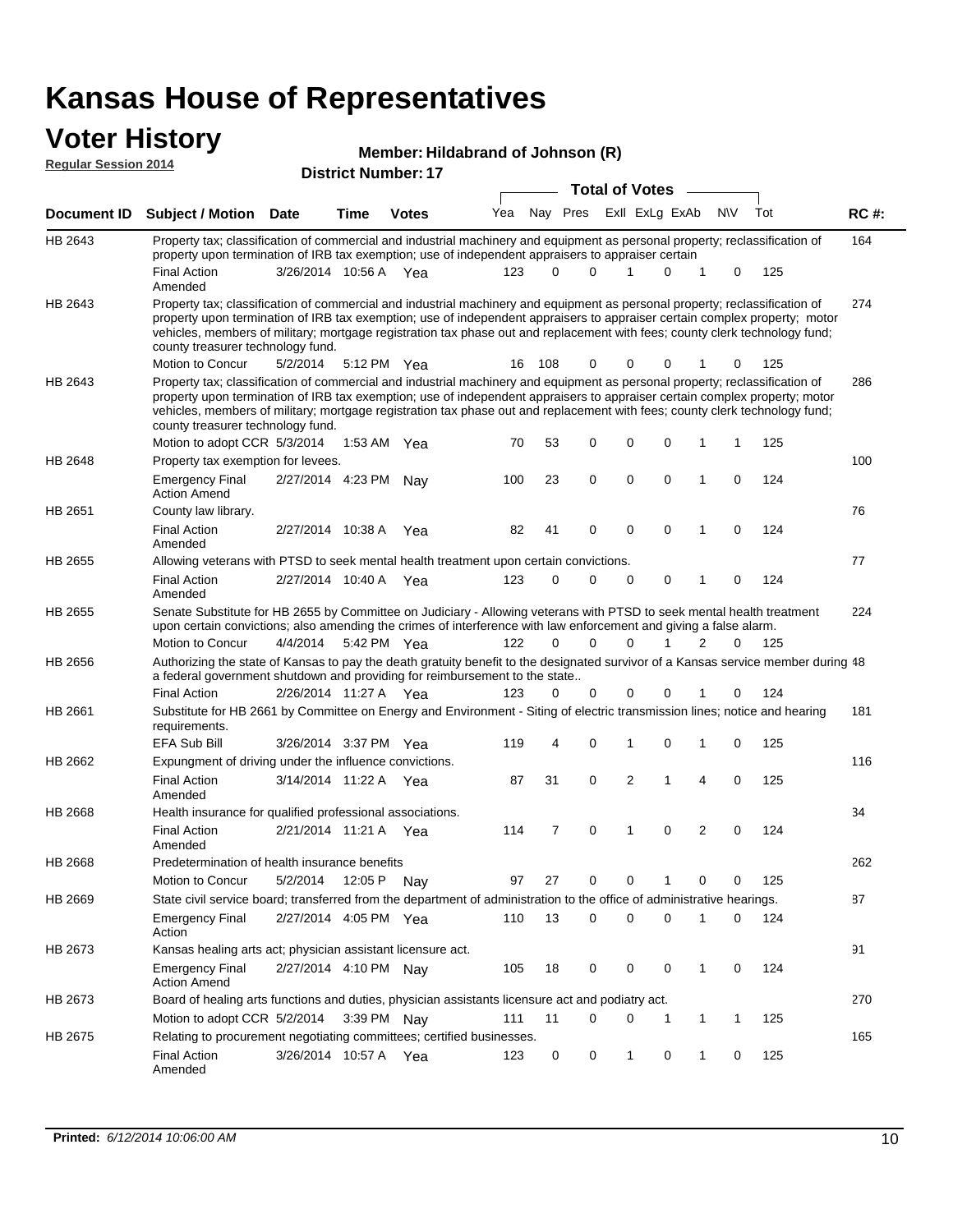## **Voter History**

**Regular Session 2014**

| noguidi ocoololi 4017 |                                                                                                                                                                                                                                                                                               |          |                       | <b>District Number: 17</b> |     |          |             |                       |             |        |              |     |             |
|-----------------------|-----------------------------------------------------------------------------------------------------------------------------------------------------------------------------------------------------------------------------------------------------------------------------------------------|----------|-----------------------|----------------------------|-----|----------|-------------|-----------------------|-------------|--------|--------------|-----|-------------|
|                       |                                                                                                                                                                                                                                                                                               |          |                       |                            |     |          |             | <b>Total of Votes</b> |             | $\sim$ |              |     |             |
| Document ID           | <b>Subject / Motion Date</b>                                                                                                                                                                                                                                                                  |          | <b>Time</b>           | <b>Votes</b>               | Yea |          | Nay Pres    | ExII ExLg ExAb        |             |        | N\V          | Tot | <b>RC#:</b> |
| HB 2681               | Substitute for HB2681 by Committee on Veterans, Military, and Homeland Security--Abolishing the Kansas commission on<br>veterans affairs; creating the Kansas commission on veterans affairs office within the executive branch of government.<br>Final Action Sub Bill 3/20/2014 11:18 A Yea |          |                       |                            | 123 | $\Omega$ | 0           | 0                     | 1           | 1      | 0            | 125 | 132         |
| HB 2681               | Substitute for HB2681 by Committee on Veterans, Military, and Homeland Security - Abolishing the Kansas commission on<br>veterans affairs; creating the Kansas commission on veterans affairs office within the executive branch of government.                                               |          |                       |                            |     |          |             |                       |             |        |              |     | 219         |
|                       | Motion to Concur                                                                                                                                                                                                                                                                              | 4/4/2014 | 11:41 A               | Yea                        | 122 | $\Omega$ | 0           | 1                     | 1           | 1      | 0            | 125 |             |
| HB 2684               | Allocating moneys from driver's license fees to the judicial branch nonjudicial salary adjustment fund.<br><b>Final Action</b>                                                                                                                                                                |          | 2/27/2014 10:41 A     |                            | 93  | 30       | 0           | $\Omega$              | 0           | 1      | 0            | 124 | 78          |
| HB 2687               | Unclaimed property act and hearings.                                                                                                                                                                                                                                                          |          |                       | Yea                        |     |          |             |                       |             |        |              |     | 59          |
|                       | <b>Final Action</b>                                                                                                                                                                                                                                                                           |          | 2/26/2014 11:44 A     | Yea                        | 119 | 4        | $\mathbf 0$ | 0                     | 0           | 1      | 0            | 124 |             |
| HB 2687               | Unclaimed property act and hearings.                                                                                                                                                                                                                                                          |          |                       |                            |     |          |             |                       |             |        |              |     | 251         |
|                       | Motion to Concur                                                                                                                                                                                                                                                                              | 5/1/2014 | 1:56 PM               | Yea                        | 125 | 0        | $\mathbf 0$ | 0                     | $\mathbf 0$ | 0      | 0            | 125 |             |
| HB 2689               | Amending which convictions are counted for driving while license canceled, suspended or revoked.                                                                                                                                                                                              |          |                       |                            |     |          |             |                       |             |        |              |     | 231         |
|                       | <b>Final Action</b><br>Amended                                                                                                                                                                                                                                                                | 4/5/2014 | 10:23 A               | Yea                        | 121 | 0        | 0           | $\Omega$              | 0           | 4      | 0            | 125 |             |
| HB 2693               | Providing for testing by community colleges for commercial driver's licenses and allowing temporary commercial driver's<br>license holders the ability to drive class A commercial vehicles.                                                                                                  |          |                       |                            |     |          |             |                       |             |        |              |     | 104         |
|                       | Emergency Final<br><b>Action Amend</b>                                                                                                                                                                                                                                                        |          | 2/27/2014 4:28 PM Yea |                            | 123 | 0        | 0           | $\Omega$              | $\mathbf 0$ | 1      | 0            | 124 |             |
| HB 2693               | Senate Substitute for HB 2693 by Committee on Transportation - Providing for testing by community colleges for commercial 255<br>driver's licenses; entities serving as driver's licenses examiners.                                                                                          |          |                       |                            |     |          | 0           | 0                     | 0           | 0      |              |     |             |
|                       | Motion to adopt CCR 5/1/2014 4:42 PM Yea                                                                                                                                                                                                                                                      |          |                       |                            | 125 | 0        |             |                       |             |        | 0            | 125 |             |
| HB 2715               | Farm machinery and equipment annual highway permits, commercial drivers' license.<br>Emergency Final<br><b>Action Amend</b>                                                                                                                                                                   |          | 2/27/2014 4:21 PM Yea |                            | 123 | 0        | 0           | 0                     | 0           | 1      | 0            | 124 | 98          |
| HB 2717               | Registration of operators of assisted living, residential health care, home plus or adult day care facilities.                                                                                                                                                                                |          |                       |                            |     |          |             |                       |             |        |              |     | 175         |
|                       | Emergency Final<br>Action Amend                                                                                                                                                                                                                                                               |          | 3/26/2014 3:29 PM Yea |                            | 114 | 9        | 0           |                       | 0           |        | 0            | 125 |             |
| HB 2721               | Substitute for Substitute for HB 2721 by Committee on Commerce, Labor and Economic Development †Enacting the<br>business entity standard treatment act.                                                                                                                                       |          |                       |                            |     |          |             |                       |             |        |              |     | 117         |
|                       | Final Action Sub Bill 3/14/2014 11:23 A Yea                                                                                                                                                                                                                                                   |          |                       |                            | 118 | 0        | 0           | 2                     |             | 4      | 0            | 125 |             |
| HB 2721               | Substitute for Substitute for HB 2721 by Committee on Commerce, Labor and Economic Development - Enacting the business 273<br>entity standard treatment act.                                                                                                                                  |          |                       |                            |     |          |             |                       |             |        |              |     |             |
|                       | Motion to Concur                                                                                                                                                                                                                                                                              | 5/2/2014 | 3:59 PM               | Yea                        | 122 | 0        | 0           | $\mathbf 0$           | 1           | 1      | 1            | 125 |             |
| HB 2724               | Uniform commercial driver's license act; definition of tank vehicle.<br><b>Emergency Final</b>                                                                                                                                                                                                |          | 2/27/2014 4:22 PM Yea |                            | 122 | 1        | 0           | 0                     | $\mathbf 0$ | 1      | 0            | 124 | 99          |
| HB 2727               | Action<br>Expiration of license plates and placards for individuals with disability.                                                                                                                                                                                                          |          |                       |                            |     |          |             |                       |             |        |              |     | 88          |
|                       | Emergency Final<br>Action                                                                                                                                                                                                                                                                     |          | 2/27/2014 4:06 PM Yea |                            | 123 | 0        | 0           | 0                     | 0           | 1      | 0            | 124 |             |
| HB 2728               | Permits for the operation of salvage vehicles no longer required to be prepared in triplicate.                                                                                                                                                                                                |          |                       |                            |     |          |             |                       |             |        |              |     | 89          |
|                       | Emergency Final<br>Action                                                                                                                                                                                                                                                                     |          |                       | 2/27/2014 4:07 PM Yea      | 122 |          | 0           | 0                     | 0           | 1      | 0            | 124 |             |
| HB 2728               | Permits for the operation of salvage vehicles no longer required to be prepared in triplicate.                                                                                                                                                                                                |          |                       |                            |     |          |             |                       |             |        |              |     | 192         |
|                       | Motion to Concur                                                                                                                                                                                                                                                                              |          | 3/31/2014 11:43 A Yea |                            | 122 | 0        | 0           | 1                     | 0           | 2      | 0            | 125 |             |
| HB 2732               | Sales tax authority for Rooks county for constructing or remodeling a jail facility.                                                                                                                                                                                                          |          |                       |                            |     |          |             |                       |             |        |              |     | 232         |
|                       | Final Action                                                                                                                                                                                                                                                                                  | 4/5/2014 |                       | 10:24 A Yea                | 121 | 0        | 0           | 0                     | 0           | 4      | 0            | 125 |             |
| HB 2744               | Insurance; coverage for autism spectrum disorder.                                                                                                                                                                                                                                             |          |                       |                            |     |          |             |                       |             |        |              |     | 137         |
|                       | <b>Final Action</b>                                                                                                                                                                                                                                                                           |          |                       | 3/21/2014 10:14 A Yea      | 114 | 3        | 0           | 0                     | 1           | 6      | $\mathbf{1}$ | 125 |             |
|                       | Amended                                                                                                                                                                                                                                                                                       |          |                       |                            |     |          |             |                       |             |        |              |     |             |
| HB 2745               | Tax lien on property voluntarily transferred.                                                                                                                                                                                                                                                 |          |                       |                            |     |          |             |                       |             |        |              |     | 166         |
|                       | <b>Final Action</b>                                                                                                                                                                                                                                                                           |          | 3/26/2014 10:58 A     | Yea                        | 123 | 0        | 0           | $\mathbf{1}$          | 0           | 1      | 0            | 125 |             |
|                       | Printed: 6/12/2014 10:06:00 AM                                                                                                                                                                                                                                                                |          |                       |                            |     |          |             |                       |             |        |              |     | 11          |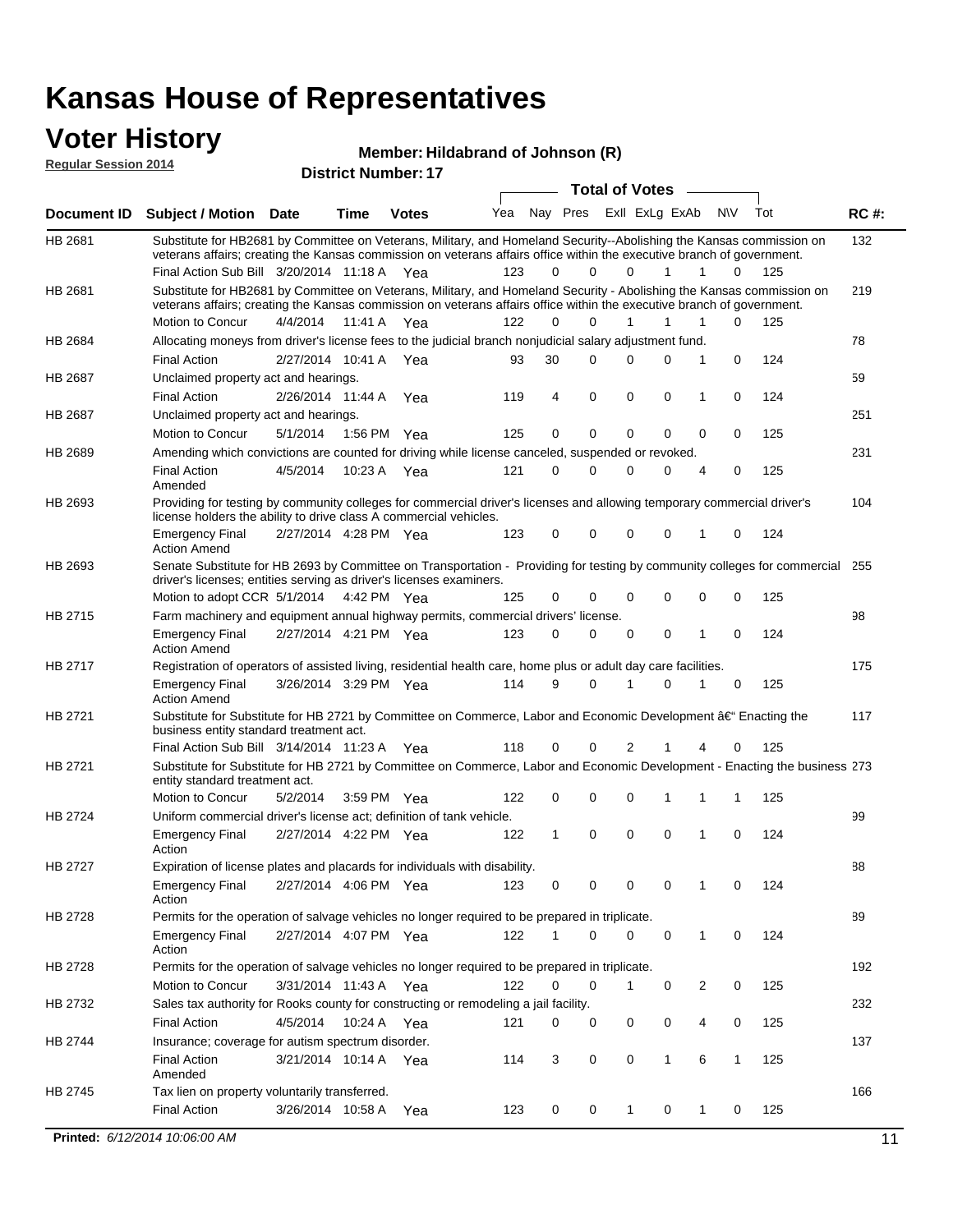## **Voter History**

**Regular Session 2014**

#### **Member: Hildabrand of Johnson (R)**

|                 |                                                                                                                                                                                                                                      |                       |             |              |     |          |             | <b>Total of Votes</b> |                |             |                |          |     |             |
|-----------------|--------------------------------------------------------------------------------------------------------------------------------------------------------------------------------------------------------------------------------------|-----------------------|-------------|--------------|-----|----------|-------------|-----------------------|----------------|-------------|----------------|----------|-----|-------------|
|                 | Document ID Subject / Motion Date                                                                                                                                                                                                    |                       | Time        | <b>Votes</b> | Yea | Nav Pres |             |                       | Exll ExLg ExAb |             | N\V            |          | Tot | <b>RC#:</b> |
| HB 2755         | Repealing the sunset on the Kansas taxpayer transparency act.                                                                                                                                                                        |                       |             |              |     |          |             |                       |                |             |                |          |     | 140         |
|                 | <b>Final Action</b>                                                                                                                                                                                                                  | 3/24/2014 10:13 A     |             | Yea          | 122 | 0        | 0           | 0                     |                | 0           | 3              | 0        | 125 |             |
| HB 2767         | State child death review board.                                                                                                                                                                                                      |                       |             |              |     |          |             |                       |                |             |                |          |     | 167         |
|                 | <b>Final Action</b><br>Amended                                                                                                                                                                                                       | 3/26/2014 10:59 A     |             | Yea          | 123 | 0        | 0           | 1                     |                | $\mathbf 0$ | 1              | 0        | 125 |             |
| <b>HCR 5029</b> | Urging the Kansas bureau of investigation to establish a blue alert system for the state of Kansas.                                                                                                                                  |                       |             |              |     |          |             |                       |                |             |                |          |     | 95          |
|                 | <b>Emergency Final</b><br><b>Action Amend</b>                                                                                                                                                                                        | 2/27/2014 4:15 PM Yea |             |              | 121 | 2        | 0           | 0                     |                | 0           | 1              | 0        | 124 |             |
| <b>HCR 5031</b> | Urging Congress to provide for the prompt payment of disability compensation to U.S. Veterans.                                                                                                                                       |                       |             |              |     |          |             |                       |                |             |                |          |     | 125         |
|                 | <b>Final Action</b>                                                                                                                                                                                                                  | 3/19/2014 11:21 A Yea |             |              | 122 | $\Omega$ | 0           | 0                     |                | 1           | $\overline{2}$ | 0        | 125 |             |
| HR 6049         | Resolution encouraging the creation of a Kansas plan for comprehensive treatment of chronic obstruction pulmonary<br>disease.                                                                                                        |                       |             |              |     |          |             |                       |                |             |                |          |     | 109         |
|                 | <b>Emergency Final</b><br><b>Action Amend</b>                                                                                                                                                                                        | 3/6/2014              | 11:24 A     | Yea          | 120 | 0        | 0           | 2                     |                | 1           | 2              | 0        | 125 |             |
| HR 6063         | Urging the President to extend the qualifications for the Women's Army Corps Service Medal.                                                                                                                                          |                       |             |              |     |          |             |                       |                |             |                |          |     | 143         |
|                 | <b>Final Action</b>                                                                                                                                                                                                                  | 3/25/2014 10:11 A Yea |             |              | 123 | $\Omega$ | $\Omega$    | 1                     |                | $\Omega$    | 1              | 0        | 125 |             |
| <b>SB 40</b>    | House Substitute for SB 40 by Committee on Corrections and Juvenile Justice †Secretary of corrections; including juvenile<br>offenders in the prison made goods act; authorizing use of correctional industries funds for payment of |                       |             |              |     |          |             |                       |                |             |                |          |     | 123         |
|                 | Final Action Sub Bill 3/17/2014 11:23 A Yea                                                                                                                                                                                          |                       |             |              | 123 | 0        | 0           | 0                     |                | $\Omega$    | 2              | 0        | 125 |             |
| SB 54           | Medical assistance recovery program; rules and regulations.                                                                                                                                                                          |                       |             |              |     |          |             |                       |                |             |                |          |     | 174         |
|                 | <b>Emergency Final</b><br><b>Action Amend</b>                                                                                                                                                                                        | 3/26/2014 3:28 PM Nay |             |              | 95  | 28       | $\mathbf 0$ | 1                     |                | 0           | $\mathbf{1}$   | 0        | 125 |             |
| SB 54           | Amendments to statutes regulating abortions.                                                                                                                                                                                         |                       |             |              |     |          |             |                       |                |             |                |          |     | 214         |
|                 | Motion to Adopt CCR 4/4/2014                                                                                                                                                                                                         |                       | 9:59 AM Yea |              | 112 | 11       | 0           |                       |                | $\mathbf 0$ | 1              | 0        | 125 |             |
| SB 63           | State use law; purchases by municipalities; committee sunset date and chairperson selection.                                                                                                                                         |                       |             |              |     |          |             |                       |                |             |                |          |     | 280         |
|                 | Motion to adopt CCR 5/2/2014                                                                                                                                                                                                         |                       |             | 8:52 PM Yea  | 124 | 0        | 0           | 0                     |                | 0           | 1              | 0        | 125 |             |
| SB 99           | Lobbyists defined.                                                                                                                                                                                                                   |                       |             |              |     |          |             |                       |                |             |                |          |     | 184         |
|                 | <b>Emergency Final</b><br>Action                                                                                                                                                                                                     | 3/26/2014 3:41 PM Yea |             |              | 117 | 6        | 0           | 1                     |                | $\mathbf 0$ | 1              | 0        | 125 |             |
| SB 147          | House Substitute for SB 147 by Committee on Agriculture and Natural Resources †Amending the powers and duties of the 133<br>Kansas department of agriculture division of conservation and the state conservation commission.         |                       |             |              |     |          |             |                       |                |             |                |          |     |             |
|                 | Final Action Sub Bill 3/20/2014 11:19 A Yea<br>Amended                                                                                                                                                                               |                       |             |              | 123 | 0        | 0           | 0                     |                | 1           | 1              | 0        | 125 |             |
| <b>SB 218</b>   | House Substitute for SB 218 by Committee on Appropriations-Education; relating to the financing and instruction thereof;                                                                                                             |                       |             |              |     |          |             |                       |                |             |                |          |     | 226         |
|                 | making and concerning appropriations for the fiscal years ending June 30, 2014, and June 30, 2015, for certain agencies.<br>Final Action Sub Bill 4/4/2014 6:17 PM Nay                                                               |                       |             |              | 91  | 31       | $\Omega$    | 0                     |                | 1           | 2              | $\Omega$ | 125 |             |
|                 | Amended                                                                                                                                                                                                                              |                       |             |              |     |          |             |                       |                |             |                |          |     |             |
| <b>SB 218</b>   | House Substitute for SB 218 by Committee on Appropriations-Education; relating to the financing and instruction thereof;                                                                                                             |                       |             |              |     |          |             |                       |                |             |                |          |     | 237         |
|                 | making and concerning appropriations for the fiscal years ending June 30, 2014, and June 30, 2015, for certain agencies.                                                                                                             |                       |             |              |     |          |             |                       |                |             |                |          |     |             |
|                 | Sub Motion to Adopt 4/6/2014 12:51 A Yea<br>CCR                                                                                                                                                                                      |                       |             |              | 55  | 67       | 0           | 0                     |                | 0           | 3              | 0        | 125 |             |
| SB 231          | House Substitute for SB 231 †Concerning valuation and appeals; renaming the state court of tax appeals; timing of<br>decisions.                                                                                                      |                       |             |              |     |          |             |                       |                |             |                |          |     | 134         |
|                 | Final Action Sub Bill 3/20/2014 11:21 A Yea<br>Amended                                                                                                                                                                               |                       |             |              | 123 | 0        | 0           | 0                     |                | 1           | 1              | 0        | 125 |             |
| SB 231          | House Substitute for SB 231 - Concerning valuation and appeals; renaming the state court of tax appeals; timing of<br>decisions                                                                                                      |                       |             |              |     |          |             |                       |                |             |                |          |     | 281         |
|                 | Motion to Adopt CCR 5/2/2014                                                                                                                                                                                                         |                       |             | 8:56 PM Yea  | 124 | 0        | 0           | 0                     |                | 0           | 1              | 0        | 125 |             |
| SB 245          | House Substitute for SB 245 by Committee on Appropriations - Appropriations for FY 2014, FY 2015, and FY 2016 for the<br>department of corrections; capital improvement projects.                                                    |                       |             |              |     |          |             |                       |                |             |                |          |     | 13          |
|                 | Final Action Sub Bill 2/13/2014 11:34 A Yea<br>Amended                                                                                                                                                                               |                       |             |              | 79  | 41       | 0           | 3                     |                | 0           | 1              | 0        | 124 |             |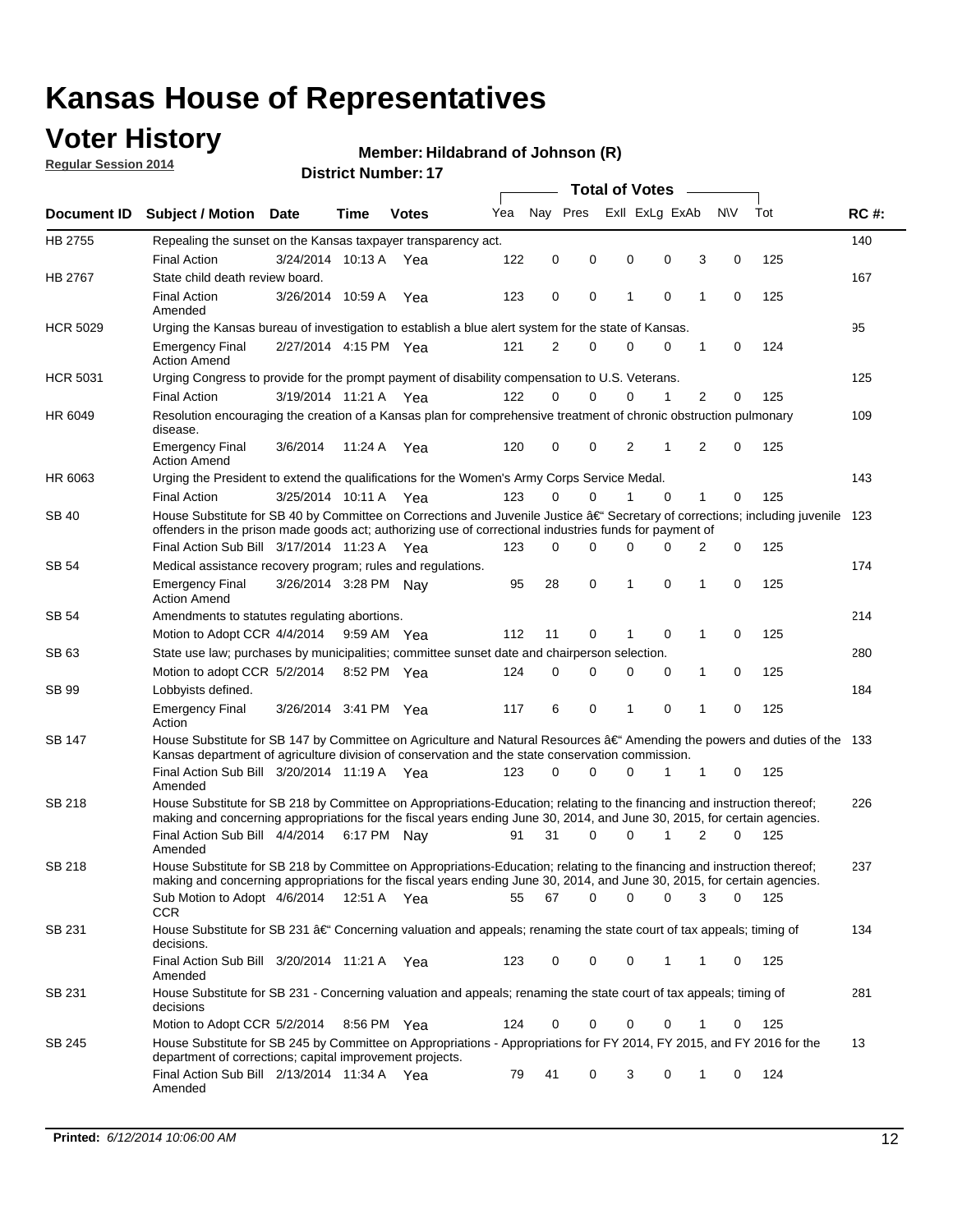## **Voter History**

#### **Member: Hildabrand of Johnson (R)**

**Regular Session 2014**

|               |                                                                                                                                                                                                                                                                                                                                                                                                                                                                                                                                                                                                                                                                                                                                                                               |                       |      |                       |     |          |           | <b>Total of Votes</b> |             |                         |             |     |             |
|---------------|-------------------------------------------------------------------------------------------------------------------------------------------------------------------------------------------------------------------------------------------------------------------------------------------------------------------------------------------------------------------------------------------------------------------------------------------------------------------------------------------------------------------------------------------------------------------------------------------------------------------------------------------------------------------------------------------------------------------------------------------------------------------------------|-----------------------|------|-----------------------|-----|----------|-----------|-----------------------|-------------|-------------------------|-------------|-----|-------------|
| Document ID   | <b>Subject / Motion Date</b>                                                                                                                                                                                                                                                                                                                                                                                                                                                                                                                                                                                                                                                                                                                                                  |                       | Time | <b>Votes</b>          | Yea | Nay Pres |           | Exll ExLg ExAb        |             |                         | <b>NV</b>   | Tot | <b>RC#:</b> |
| <b>SB 245</b> | House Substitute for SB 245 by Committee on Appropriations - Education funding; relating to mineral production; creating the<br>mineral production education fund, crediting 20% of remainder from oil and gas tax into such fund, moneys expended on<br>education; abolishing the oil and gas valuation depletion trust fund; allowing the counties to retain funds already in such<br>county's oil and gas valuation depletion trust fund; concerning school financing sources; proceeds from the tax levied by a<br>school district under authority of K.S.A. 2013 Supp. 72-6431, remitted to the state treasury to the credit of the state school<br>district finance fund not to the district's general fund; making and concerning appropriations for fiscal year 2017. |                       |      |                       |     |          |           |                       |             |                         |             |     | 258         |
|               | Motion to adopt CCR 5/1/2014                                                                                                                                                                                                                                                                                                                                                                                                                                                                                                                                                                                                                                                                                                                                                  |                       |      | 5:06 PM Yea           | 88  | 37       | $\Omega$  | 0                     | 0           | 0                       | 0           | 125 |             |
| SB 248        | Victim notification prior to release of certain inmates.                                                                                                                                                                                                                                                                                                                                                                                                                                                                                                                                                                                                                                                                                                                      |                       |      |                       |     |          |           |                       |             |                         |             |     | 119         |
|               | <b>Final Action</b>                                                                                                                                                                                                                                                                                                                                                                                                                                                                                                                                                                                                                                                                                                                                                           | 3/17/2014 11:18 A Yea |      |                       | 122 | 0        | 0         | 0                     | 0           | $\overline{\mathbf{c}}$ | 1           | 125 |             |
| SB 254        | Medical assistance recovery program; rules and regulations.                                                                                                                                                                                                                                                                                                                                                                                                                                                                                                                                                                                                                                                                                                                   |                       |      |                       |     |          |           |                       |             |                         |             |     | 179         |
|               | <b>Emergency Final</b><br>Action                                                                                                                                                                                                                                                                                                                                                                                                                                                                                                                                                                                                                                                                                                                                              | 3/26/2014 3:34 PM Yea |      |                       | 123 | 0        | $\pmb{0}$ | 1                     | 0           | 1                       | 0           | 125 |             |
| SB 256        | Attorney general; costs in criminal appeals.                                                                                                                                                                                                                                                                                                                                                                                                                                                                                                                                                                                                                                                                                                                                  |                       |      |                       |     |          |           |                       |             |                         |             |     | 147         |
|               | <b>Final Action</b><br>Amended                                                                                                                                                                                                                                                                                                                                                                                                                                                                                                                                                                                                                                                                                                                                                | 3/25/2014 10:16 A     |      | Yea                   | 119 | 4        | 0         | 1                     | 0           | 1                       | 0           | 125 |             |
| SB 256        | Amending the crime of mistreatment of a dependent adult; creating the crime of mistreatment of an elder person; amending<br>the crime of unlawful sexual relations; amending provisions relating to appearance bonds and surety regulation; amending<br>violations of the Kansas racketeer influenced and corrupt organization act; also concerning the attorney general, costs in<br>criminal appeals.                                                                                                                                                                                                                                                                                                                                                                       |                       |      |                       |     |          |           |                       |             |                         |             |     | 236         |
|               | Motion to Adopt CCR 4/5/2014                                                                                                                                                                                                                                                                                                                                                                                                                                                                                                                                                                                                                                                                                                                                                  |                       |      | 6:52 PM Nav           | 118 | 4        | 0         | 0                     | 0           | 3                       | 0           | 125 |             |
| SB 258        | Amending the juvenile statute of limitations to match adult time limitations for sex crimes.                                                                                                                                                                                                                                                                                                                                                                                                                                                                                                                                                                                                                                                                                  |                       |      |                       |     |          |           |                       |             |                         |             |     | 135         |
|               | <b>Final Action</b><br>Amended                                                                                                                                                                                                                                                                                                                                                                                                                                                                                                                                                                                                                                                                                                                                                | 3/20/2014 11:21 A Yea |      |                       | 123 | 0        | 0         | 0                     | 1           | 1                       | 0           | 125 |             |
| SB 258        | Relating to issuance of certificates of birth resulting in stillbirth.                                                                                                                                                                                                                                                                                                                                                                                                                                                                                                                                                                                                                                                                                                        |                       |      |                       |     |          |           |                       |             |                         |             |     | 259         |
|               | Motion to Adopt CCR 5/1/2014                                                                                                                                                                                                                                                                                                                                                                                                                                                                                                                                                                                                                                                                                                                                                  |                       |      | 5:12 PM Yea           | 121 | 4        | 0         | 0                     | $\mathbf 0$ | 0                       | $\mathbf 0$ | 125 |             |
| SB 263        | Establishing the military funeral honors fund under the adjutant general's office.                                                                                                                                                                                                                                                                                                                                                                                                                                                                                                                                                                                                                                                                                            |                       |      |                       |     |          |           |                       |             |                         |             |     | 148         |
|               | <b>Final Action</b><br>Amended                                                                                                                                                                                                                                                                                                                                                                                                                                                                                                                                                                                                                                                                                                                                                | 3/25/2014 10:17 A Yea |      |                       | 123 | 0        | 0         | 1                     | 0           | 1                       | 0           | 125 |             |
| SB 263        | Veterans and military matters; military honors fund; death gratuity; disabled veterans preference, state jobs and contracts;<br>schools on military reservations, funding.                                                                                                                                                                                                                                                                                                                                                                                                                                                                                                                                                                                                    |                       |      |                       |     |          |           |                       |             |                         |             |     | 256         |
|               | Motion to adopt CCR 5/1/2014                                                                                                                                                                                                                                                                                                                                                                                                                                                                                                                                                                                                                                                                                                                                                  |                       |      | 4:47 PM Yea           | 124 | 0        | 0         | 0                     | 0           | $\mathbf 0$             | 1           | 125 |             |
| SB 265        | Income definition for Homestead Refund eligibility.                                                                                                                                                                                                                                                                                                                                                                                                                                                                                                                                                                                                                                                                                                                           |                       |      |                       |     |          |           |                       |             |                         |             |     | 113         |
|               | <b>Final Action</b><br>Amended                                                                                                                                                                                                                                                                                                                                                                                                                                                                                                                                                                                                                                                                                                                                                | 3/13/2014 11:23 A Yea |      |                       | 121 | 0        | 0         | 1                     | 1           | 2                       | $\mathbf 0$ | 125 |             |
| SB 265        | Definition of income for homestead refund and SAFESR eligibility; income tax credits for adoption expenses and expenses to<br>make dwelling or facility accessible to persons with a disability; income tax deductions, self-employment taxes, expenses<br>related to organ donations, net gain on the sale of certain livestock; withholding, non-resident pass-through entity income;<br>Kansas taxpayer transparency act, sunset; sales tax exemptions.                                                                                                                                                                                                                                                                                                                    |                       |      |                       |     |          |           |                       |             |                         |             |     | 227         |
|               | Motion to Adopt CCR 4/4/2014 6:29 PM Yea                                                                                                                                                                                                                                                                                                                                                                                                                                                                                                                                                                                                                                                                                                                                      |                       |      |                       | 122 | 0        | 0         | 0                     | 1           | 2                       | 0           | 125 |             |
| SB 266        | Mineral severance tax return file date.                                                                                                                                                                                                                                                                                                                                                                                                                                                                                                                                                                                                                                                                                                                                       |                       |      |                       |     |          |           |                       |             |                         |             |     | 114         |
|               | <b>Final Action</b><br>Amended                                                                                                                                                                                                                                                                                                                                                                                                                                                                                                                                                                                                                                                                                                                                                | 3/13/2014 11:24 A Yea |      |                       | 121 | 0        | 0         |                       | 1           | 2                       | 0           | 125 |             |
| SB 266        | Severance tax return and payment dates; sales tax authority for Rooks county; property tax exemptions for certain donations<br>of land to the state and for amateur-built aircraft; sales tax exemptions for surface mining equipment and certain charitable<br>organizations.                                                                                                                                                                                                                                                                                                                                                                                                                                                                                                |                       |      |                       |     |          |           |                       |             |                         |             |     | 266         |
|               | Motion to Adopt CCR 5/2/2014                                                                                                                                                                                                                                                                                                                                                                                                                                                                                                                                                                                                                                                                                                                                                  |                       |      | $3:19 \text{ PM}$ Yea | 122 | 1        | 0         | 0                     | 1           | 1                       | 0           | 125 |             |
| SB 267        | Insurance; excluding real estate from acceptable security deposits with the commissioner and requiring original handwritten<br>signatures on deposit forms.                                                                                                                                                                                                                                                                                                                                                                                                                                                                                                                                                                                                                   |                       |      |                       |     |          |           |                       |             |                         |             |     | 144         |
|               | <b>Final Action</b>                                                                                                                                                                                                                                                                                                                                                                                                                                                                                                                                                                                                                                                                                                                                                           | 3/25/2014 10:12 A Yea |      |                       | 123 | 0        | 0         | 1                     | 0           | 1                       | 0           | 125 |             |
| SB 268        | Insurance; Risk-based capital requirements.                                                                                                                                                                                                                                                                                                                                                                                                                                                                                                                                                                                                                                                                                                                                   |                       |      |                       |     |          |           |                       |             |                         |             |     | 145         |
|               | <b>Final Action</b>                                                                                                                                                                                                                                                                                                                                                                                                                                                                                                                                                                                                                                                                                                                                                           | 3/25/2014 10:13 A Yea |      |                       | 123 | 0        | 0         | 1                     | 0           | 1                       | 0           | 125 |             |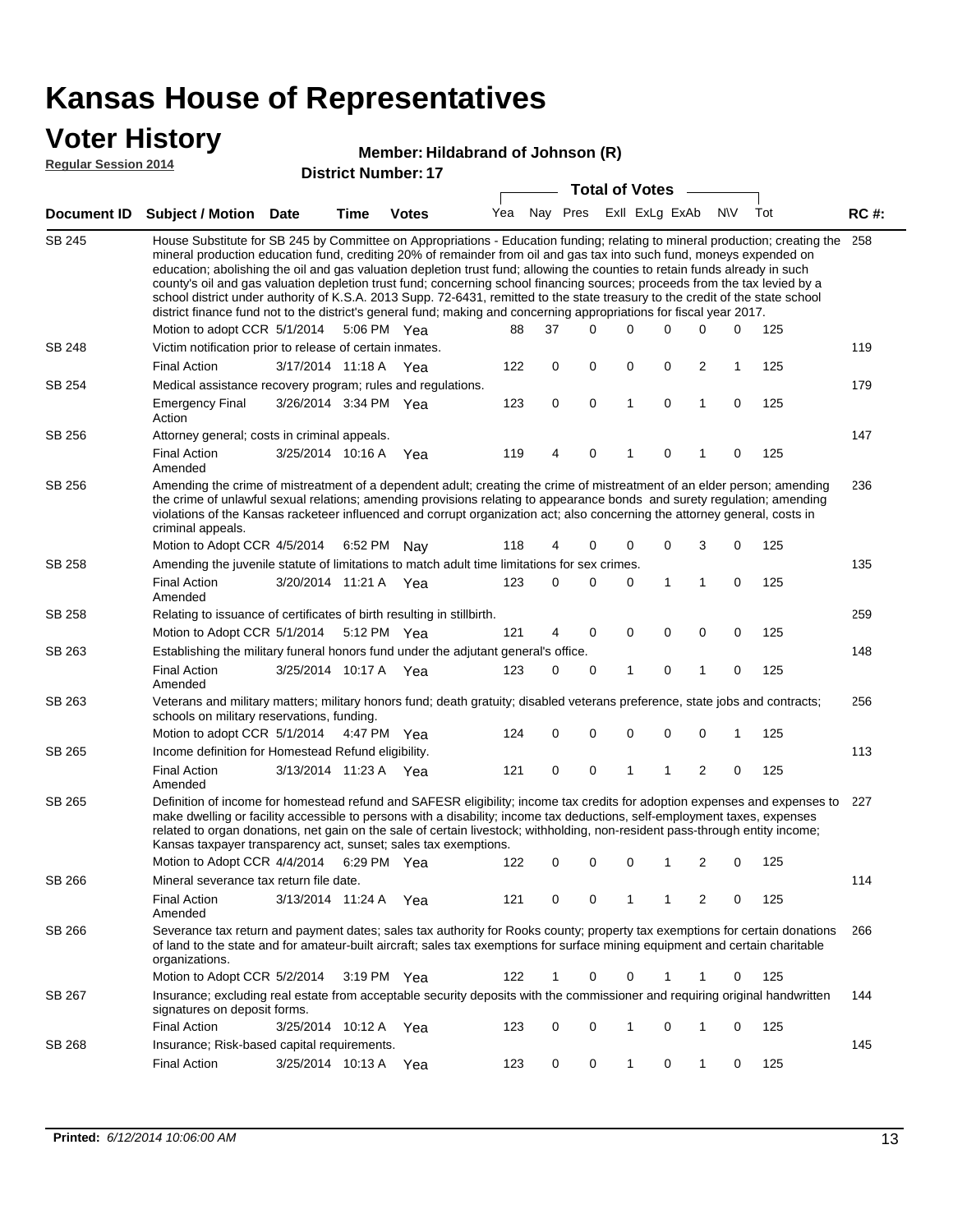## **Voter History**

**Regular Session 2014**

#### **Member: Hildabrand of Johnson (R)**

|               |                                                                                                                                                                                    |                       |      |              |     |              |             | <b>Total of Votes</b> |                |   |             |     |             |
|---------------|------------------------------------------------------------------------------------------------------------------------------------------------------------------------------------|-----------------------|------|--------------|-----|--------------|-------------|-----------------------|----------------|---|-------------|-----|-------------|
| Document ID   | <b>Subject / Motion Date</b>                                                                                                                                                       |                       | Time | <b>Votes</b> | Yea |              | Nay Pres    |                       | Exll ExLg ExAb |   | N\V         | Tot | <b>RC#:</b> |
| SB 271        | Amending the Kansas medicaid fraud control act.                                                                                                                                    |                       |      |              |     |              |             |                       |                |   |             |     | 176         |
|               | <b>Emergency Final</b><br><b>Action Amend</b>                                                                                                                                      | 3/26/2014 3:30 PM Yea |      |              | 123 | 0            | 0           | -1                    | 0              | 1 | 0           | 125 |             |
| SB 271        | Amending the Kansas medicaid fraud control act.                                                                                                                                    |                       |      |              |     |              |             |                       |                |   |             |     | 228         |
|               | Motion to Adopt CCR 4/4/2014 6:33 PM Yea                                                                                                                                           |                       |      |              | 122 | 0            | 0           | 0                     | 1              | 2 | 0           | 125 |             |
| SB 272        | Eliminating the 3% limit on controlled shooting area acreage in a county.                                                                                                          |                       |      |              |     |              |             |                       |                |   |             |     | 149         |
|               | <b>Final Action</b>                                                                                                                                                                | 3/25/2014 10:19 A Yea |      |              | 123 | 0            | 0           | 1                     | 0              | 1 | 0           | 125 |             |
| SB 273        | House Substitute for SB 273 by Committee on Transportation †Commercial vehicles; regulation and registration thereof.                                                              |                       |      |              |     |              |             |                       |                |   |             |     | 168         |
|               | Final Action Sub Bill 3/26/2014 11:00 A Yea<br>Amended                                                                                                                             |                       |      |              | 122 | 1            | 0           | 1                     | 0              | 1 | 0           | 125 |             |
| SB 273        | Regulation of commercial motor vehicles; exemption from rules and regulations of the Kansas corporation commission.                                                                |                       |      |              |     |              |             |                       |                |   |             |     | 265         |
|               | Motion to Adopt CCR 5/2/2014 3:10 PM Yea                                                                                                                                           |                       |      |              | 101 | 22           | 0           | 0                     | 1              | 1 | 0           | 125 |             |
| SB 274        | Political action committees, legislative leadership.                                                                                                                               |                       |      |              |     |              |             |                       |                |   |             |     | 169         |
|               | <b>Final Action</b><br>Amended                                                                                                                                                     | 3/26/2014 11:01 A Yea |      |              | 108 | 15           | 0           | $\mathbf{1}$          | $\mathbf 0$    | 1 | 0           | 125 |             |
| <b>SB 278</b> | Establishing the state board of veterinary examiners within the animal health division of the Kansas department of agriculture<br>for a two-year period.                           |                       |      |              |     |              |             |                       |                |   |             |     | 127         |
|               | <b>Final Action</b>                                                                                                                                                                | 3/19/2014 11:24 A     |      | Yea          | 122 | 0            | 0           | 0                     | 1              | 2 | 0           | 125 |             |
| SB 284        | Amending the Kansas 911 act.                                                                                                                                                       |                       |      |              |     |              |             |                       |                |   |             |     | 124         |
|               | <b>Final Action</b>                                                                                                                                                                | 3/17/2014 11:24 A     |      | Yea          | 121 | 2            | $\mathbf 0$ | $\mathbf 0$           | $\mathbf 0$    | 2 | 0           | 125 |             |
| SB 285        | Optometrists; prohibition against limiting payment for covered services to insurance plan amounts.                                                                                 |                       |      |              |     |              |             |                       |                |   |             |     | 150         |
|               | <b>Final Action</b><br>Amended                                                                                                                                                     | 3/25/2014 10:20 A Yea |      |              | 123 | 0            | 0           | $\mathbf{1}$          | 0              | 1 | $\mathbf 0$ | 125 |             |
| SB 286        | Extending sunset date on certain agriculture fees from July 1, 2015, to July 1, 2019.                                                                                              |                       |      |              |     |              |             |                       |                |   |             |     | 151         |
|               | <b>Final Action</b><br>Amended                                                                                                                                                     | 3/25/2014 10:23 A     |      | Nay          | 76  | 47           | 0           | -1                    | 0              | 1 | 0           | 125 |             |
| SB 286        | Agriculture; extending sunset date on certain agriculture fees from July 1, 2015, to July 1, 2018; national day of the cowboy;<br>establishing the local food and farm task force. |                       |      |              |     |              |             |                       |                |   |             |     | 264         |
|               | Motion to adopt CCR 5/2/2014 3:04 PM Nav                                                                                                                                           |                       |      |              | 102 | 21           | 0           | 0                     | 1              | 1 | 0           | 125 |             |
| <b>SB 306</b> | Modernizing certain insurance laws to allow use of additional investments.                                                                                                         |                       |      |              |     |              |             |                       |                |   |             |     | 173         |
|               | <b>Emergency Final</b><br>Action                                                                                                                                                   | 3/26/2014 3:26 PM Yea |      |              | 123 | 0            | 0           | 1                     | 0              | 1 | 0           | 125 |             |
| <b>SB 308</b> | Updating the Kansas no-call act.                                                                                                                                                   |                       |      |              |     |              |             |                       |                |   |             |     | 138         |
|               | <b>Final Action</b>                                                                                                                                                                | 3/21/2014 10:15 A     |      | Yea          | 117 | 0            | 0           | 0                     | $\mathbf{1}$   | 6 | 1           | 125 |             |
| SB 309        | Health insurance coverage for qualified professional associations.                                                                                                                 |                       |      |              |     |              |             |                       |                |   |             |     | 182         |
|               | <b>Emergency Final</b><br>Action                                                                                                                                                   | 3/26/2014 3:38 PM Yea |      |              | 122 | $\mathbf{1}$ | 0           | 1                     | 0              | 1 | $\mathbf 0$ | 125 |             |
| SB 310        | Grand juries; crimes to consider; amendment of indictment.                                                                                                                         |                       |      |              |     |              |             |                       |                |   |             |     | 180         |
|               | <b>Emergency Final</b><br>Action                                                                                                                                                   | 3/26/2014 3:35 PM Yea |      |              | 122 | 1            | 0           | 1                     | 0              | 1 | 0           | 125 |             |
| SB 311        | Increasing the noneconomic damages cap and changing rules related to expert evidence.                                                                                              |                       |      |              |     |              |             |                       |                |   |             |     | 142         |
|               | <b>Final Action</b><br>Amended                                                                                                                                                     | 3/24/2014 10:17 A Yea |      |              | 119 | 3            | $\Omega$    | 0                     | 0              | 3 | 0           | 125 |             |
| SB 311        | Increasing the noneconomic damages cap, changing rules related to expert evidence and repealing statutes pertaining to<br>collateral source benefits.                              |                       |      |              |     |              |             |                       |                |   |             |     | 203         |
|               | Motion to adopt CCR 4/3/2014 6:15 PM Yea                                                                                                                                           |                       |      |              | 120 | 4            | 0           | 0                     | 0              | 1 | 0           | 125 |             |
| SB 321        | Return of premiums separate from notice of denial of coverage.                                                                                                                     |                       |      |              |     |              |             |                       |                |   |             |     | 146         |
|               | <b>Final Action</b>                                                                                                                                                                | 3/25/2014 10:15 A Yea |      |              | 123 | 0            | 0           | $\mathbf{1}$          | 0              | 1 | 0           | 125 |             |
| SB 329        | Clarifying court orders relating to parents in juvenile offender cases.<br><b>Final Action</b><br>Amended                                                                          | 3/20/2014 11:23 A Yea |      |              | 123 | 0            | 0           | 0                     | 1              | 1 | 0           | 125 | 136         |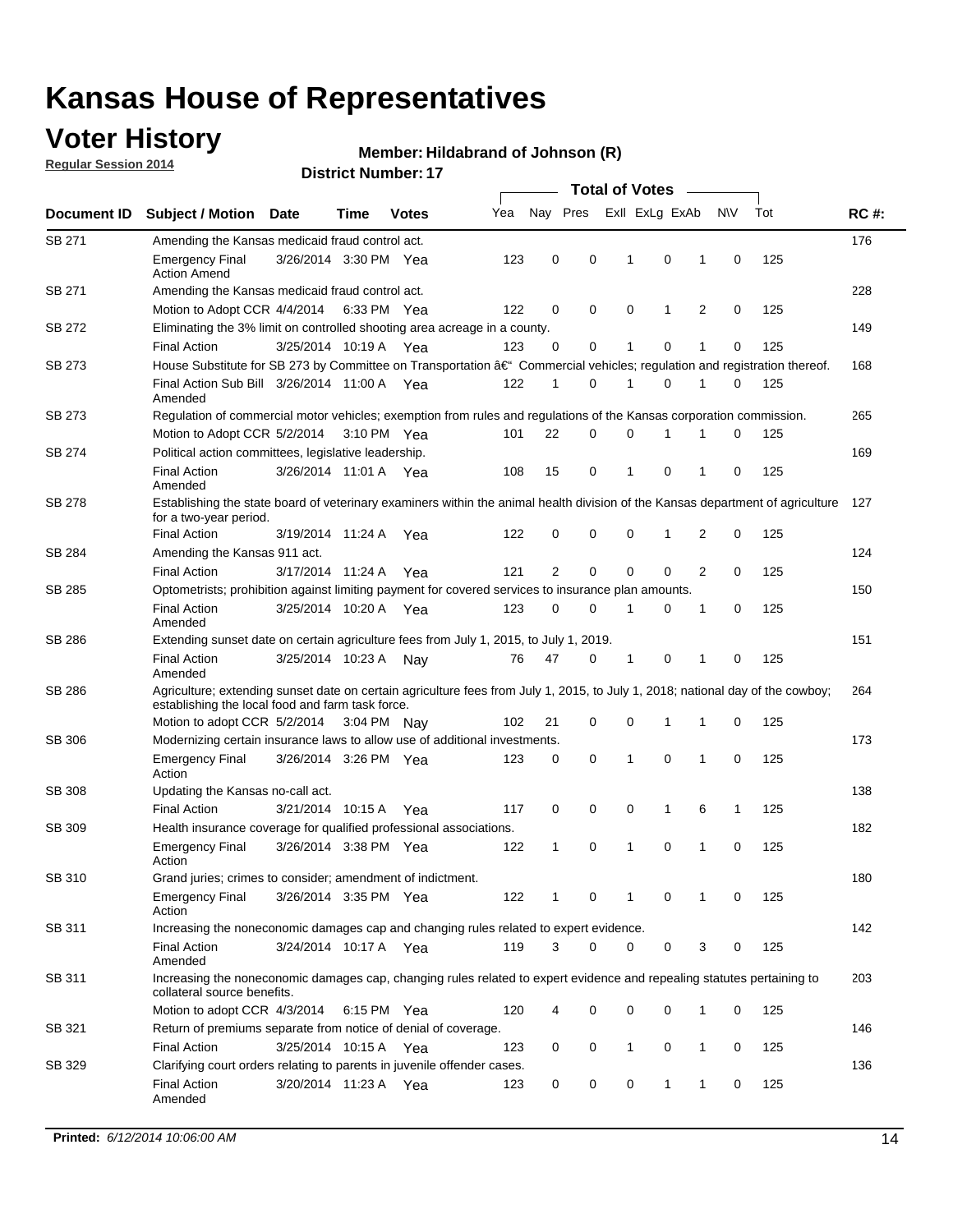## **Voter History**

**Regular Session 2014**

**Member: Hildabrand of Johnson (R)** 

|                 |                                                                                                                                                                    |                       |             |              |     |              |          |              | <b>Total of Votes</b> |                |           |     |             |
|-----------------|--------------------------------------------------------------------------------------------------------------------------------------------------------------------|-----------------------|-------------|--------------|-----|--------------|----------|--------------|-----------------------|----------------|-----------|-----|-------------|
| Document ID     | Subject / Motion Date                                                                                                                                              |                       | <b>Time</b> | <b>Votes</b> | Yea |              | Nay Pres |              | Exll ExLg ExAb        |                | <b>NV</b> | Tot | <b>RC#:</b> |
| SB 329          | Clarifying court orders relating to parents in juvenile offender cases and changing the statute of limitations on certain juvenile<br>offenses.                    |                       |             |              |     |              |          |              |                       |                |           |     | 242         |
|                 | Motion to adopt CCR 4/30/2014 3:23 PM Yea                                                                                                                          |                       |             |              | 122 | $\mathbf 1$  | 0        | 1            | -1                    | 0              | 0         | 125 |             |
| SB 344          | Special permits, oversized loads, transportation of hay or feed stuffs.                                                                                            |                       |             |              |     |              |          |              |                       |                |           |     | 152         |
|                 | <b>Final Action</b><br>Amended                                                                                                                                     | 3/25/2014 10:24 A     |             | Yea          | 122 | $\mathbf{1}$ | 0        | 1            | 0                     | 1              | 0         | 125 |             |
| SB 349          | Boiler safety act; deputy inspectors.                                                                                                                              |                       |             |              |     |              |          |              |                       |                |           |     | 128         |
|                 | <b>Final Action</b><br>Amended                                                                                                                                     | 3/19/2014 11:25 A     |             | Yea          | 119 | 3            | 0        | 0            | 1                     | $\overline{2}$ | 0         | 125 |             |
| SB 349          | Board of technical professions; recodification of professions and scope of practice, other; boiler safety act, deputy<br>inspectors.                               |                       |             |              |     |              |          |              |                       |                |           |     | 215         |
|                 | Motion to Adopt CCR 4/4/2014                                                                                                                                       |                       | 10:02 A     | Nay          | 112 | 11           | 0        | 1            | 0                     | 1              | 0         | 125 |             |
| SB 351          | Vehicle identification numbers; penalties; damages.                                                                                                                |                       |             |              |     |              |          |              |                       |                |           |     | 153         |
|                 | <b>Final Action</b>                                                                                                                                                | 3/25/2014 10:25 A     |             | Yea          | 123 | 0            | 0        | 1            | 0                     | 1              | 0         | 125 |             |
| <b>SB 357</b>   | Increasing the number of allowable hunter education deferrals.                                                                                                     |                       |             |              |     |              |          |              |                       |                |           |     | 154         |
|                 | <b>Final Action</b><br>Amended                                                                                                                                     | 3/25/2014 10:26 A     |             | Yea          | 97  | 26           | 0        | 1            | 0                     | 1              | 0         | 125 |             |
| <b>SB 357</b>   | Authorizing land purchases by the state; amending process state uses to address seized wildlife; increasing the number of<br>allowable hunter education deferrals. |                       |             |              |     |              |          |              |                       |                |           |     | 275         |
|                 | Motion to Adopt CCR 5/2/2014                                                                                                                                       |                       | 7:53 PM Yea |              | 113 | 11           | 0        | 0            | $\mathbf 0$           | 1              | 0         | 125 |             |
| SB 359          | Relating to asbestos-related liability.                                                                                                                            |                       |             |              |     |              |          |              |                       |                |           |     | 177         |
|                 | <b>Emergency Final</b><br>Action                                                                                                                                   | 3/26/2014 3:32 PM Yea |             |              | 94  | 29           | 0        | 1            | $\mathbf 0$           | $\mathbf{1}$   | 0         | 125 |             |
| SB 367          | Creating the student data privacy act.                                                                                                                             |                       |             |              |     |              |          |              |                       |                |           |     | 186         |
|                 | <b>Emergency Final</b><br><b>Action Amend</b>                                                                                                                      | 3/26/2014 3:43 PM Yea |             |              | 119 | 4            | 0        | 1            | 0                     | 1              | 0         | 125 |             |
| SB 367          | Creating the student data privacy act.                                                                                                                             |                       |             |              |     |              |          |              |                       |                |           |     | 245         |
|                 | Motion to adopt CCR 4/30/2014 3:41 PM Yea                                                                                                                          |                       |             |              | 123 | 0            | $\Omega$ |              | 1                     | 0              | 0         | 125 |             |
| SB 371          | Amending employment security law regarding disposition of penalty funds and disclosure of confidential information.                                                |                       |             |              |     |              |          |              |                       |                |           |     | 129         |
|                 | <b>Final Action</b>                                                                                                                                                | 3/19/2014 11:27 A     |             | Yea          | 90  | 32           | 0        | $\mathbf 0$  | 1                     | 2              | 0         | 125 |             |
| SB 372          | Amending the shared work unemployment compensation program; layoff aversion.                                                                                       |                       |             |              |     |              |          |              |                       |                |           |     | 155         |
|                 | <b>Final Action</b>                                                                                                                                                | 3/25/2014 10:28 A     |             | Yea          | 123 | 0            | 0        | $\mathbf{1}$ | 0                     | 1              | 0         | 125 |             |
| SB 402          | Amending statutes related to the Kansas criminal justice information system committee.                                                                             |                       |             |              |     |              |          |              |                       |                |           |     | 178         |
|                 | <b>Emergency Final</b><br>Action                                                                                                                                   | 3/26/2014 3:33 PM Yea |             |              | 123 | 0            | 0        | 1            | 0                     | 1              | 0         | 125 |             |
| SB 423          | Authorizing Department of Administration to sell Landon and Eisenhower state office buildings.                                                                     |                       |             |              |     |              |          |              |                       |                |           |     | 233         |
|                 | <b>Final Action</b><br>Amended                                                                                                                                     | 4/5/2014              | 10:28 A Yea |              | 66  | 55           | 0        |              | 0<br>0                | 4              | 0         | 125 |             |
| SB 424          | Amending the statutory requirements for a valid hospital lien.                                                                                                     |                       |             |              |     |              |          |              |                       |                |           |     | 183         |
|                 | <b>Emergency Final</b><br>Action                                                                                                                                   | 3/26/2014 3:39 PM Yea |             |              | 115 | 8            | 0        | 1            | 0                     | 1              | 0         | 125 |             |
| <b>SCR 1618</b> | Substitute for SCR 1618 by Committee on Federal and State Affairs -- State constitutional amendment authorizing raffles.                                           |                       |             |              |     |              |          |              |                       |                |           |     | 170         |
|                 | Final Action Sub Bill 3/26/2014 11:06 A Yea                                                                                                                        |                       |             |              | 102 | 19           | 2        | 1            | 0                     | 1              | 0         | 125 |             |
| <b>SCR 1620</b> | Port authority; creation in Stafford, Kansas.                                                                                                                      |                       |             |              |     |              |          |              |                       |                |           |     | 234         |
|                 | <b>Final Action</b>                                                                                                                                                | 4/5/2014              | 10:29 A Yea |              | 121 | 0            | 0        |              | 0<br>0                | 4              | 0         | 125 |             |